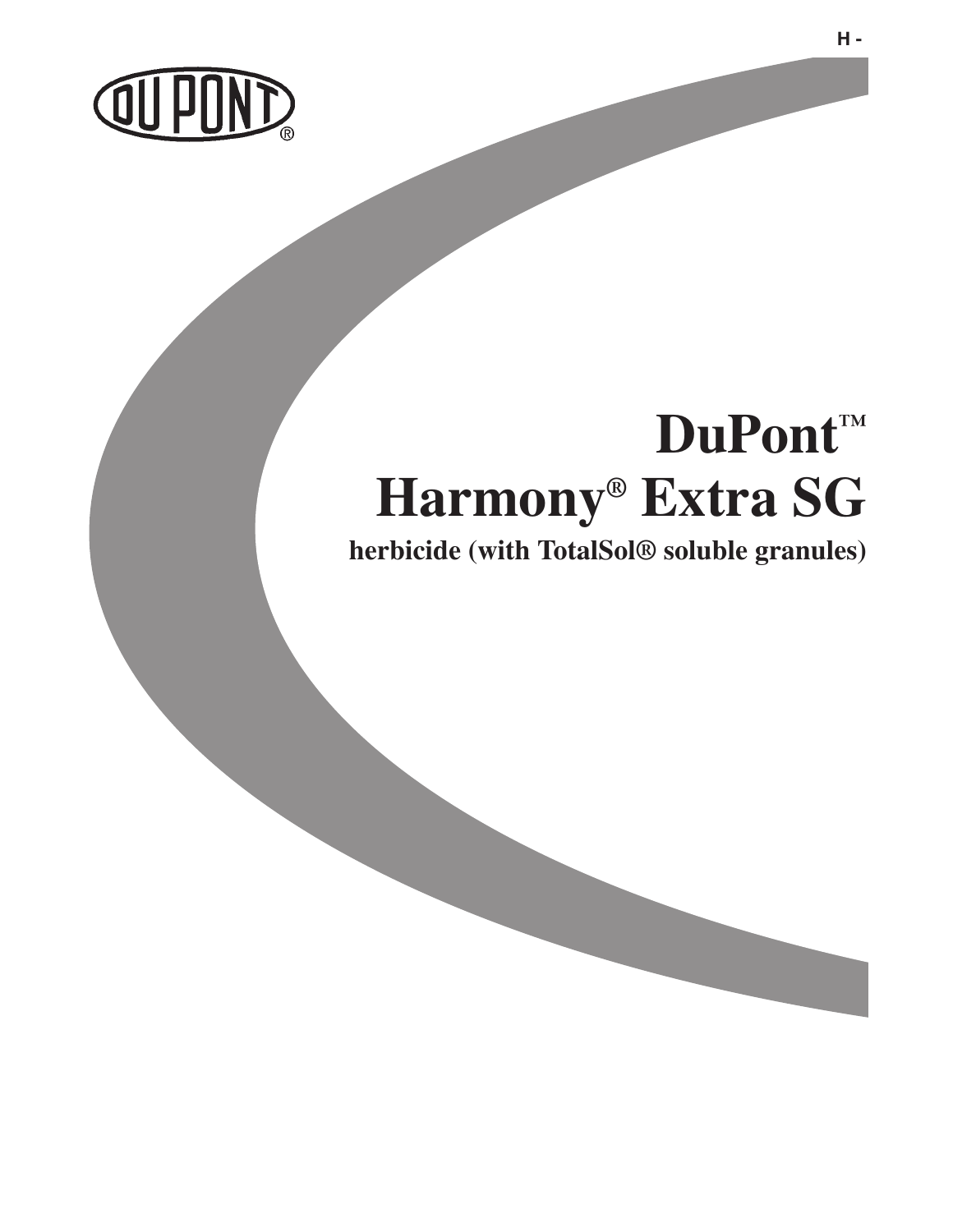## **DUPONT™ HARMONY® EXTRA SG HIGHLIGHTS**

- *For selective postemergence broadleaf weed control in Wheat (including durum), Barley, Oat, Triticale and Fallow*
- *Apply at the rate of 0.45 to 0.9 ounce per acre on Wheat, Barley, Triticale and Fallow, 0.45 to 0.6 ounce per acre on Oat (see Application Information).*
- *Apply after the crop is in the 2-leaf stage, but before the flag leaf is visible on Wheat, Barley, Triticale and Winter Oat. On Spring Oat, apply after the crop is in the 3 leaf stage, but before jointing.*
- *May be applied by ground or by air.*
- *Use in tank mixtures with other registered herbicides for broader spectrum weed control (see Tank Mixtures).*
- *Consult label text for complete instructions. Always read and follow label "Directions For Use".*

## **TABLE OF CONTENTS**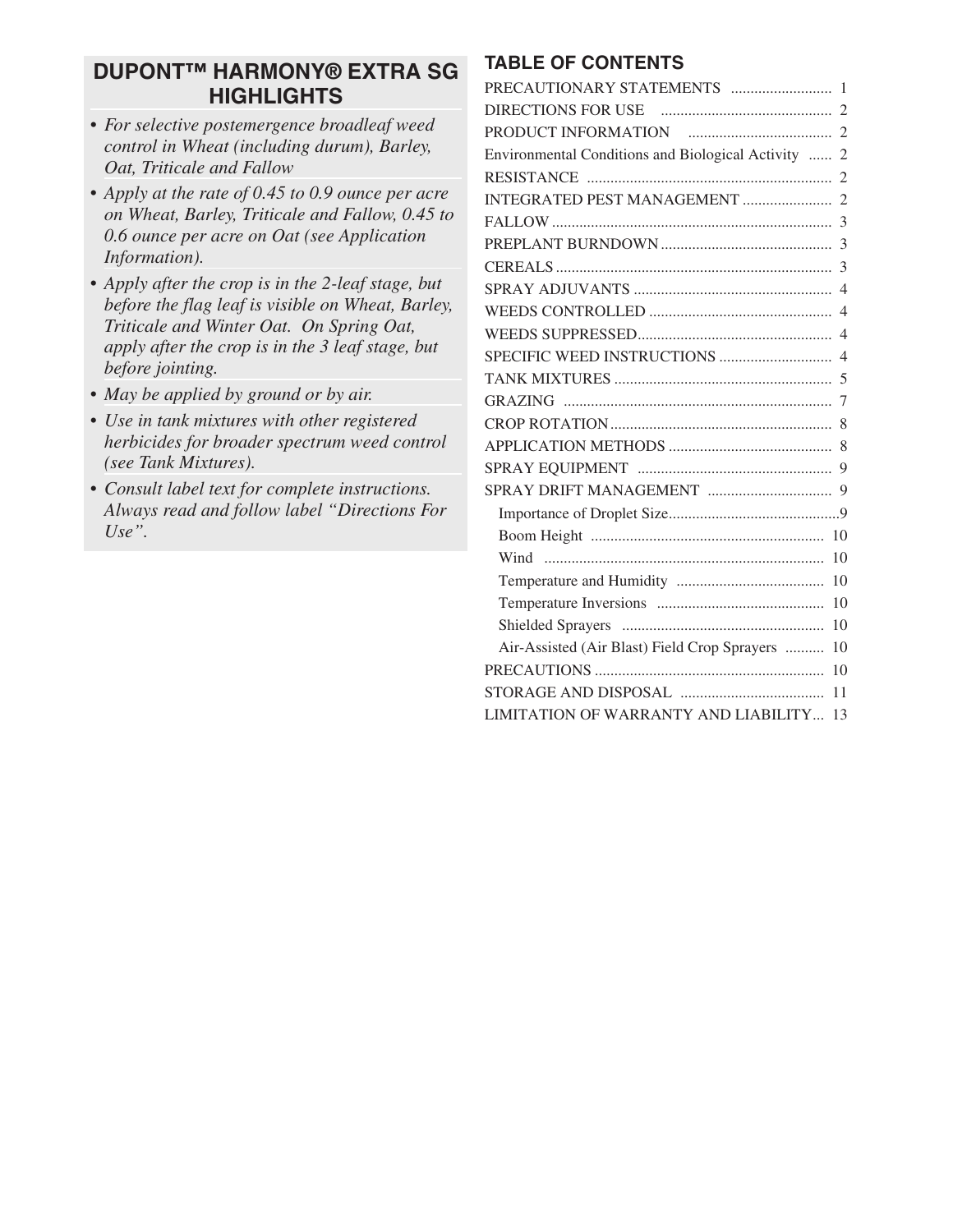

## **DuPont™ Harmony® Extra SG**

**herbicide (with TotalSol® soluble granules)**

## **Soluble Granules**

## **For Use on Wheat, Barley, Oat, Triticale, Fallow and Burndown**

| <b>Active Ingredients</b>                                         | <b>By Weight</b> |
|-------------------------------------------------------------------|------------------|
| Thifensulfuron-methyl                                             |                  |
| Methyl 3- $[[[(4-methoxy-6-methyl-1,3,5-$                         |                  |
| triazin-2-yl) amino]carbonyl]amino]                               |                  |
| sulfonyl]-2-thiophenecarboxylate                                  | 33.33%           |
| Tribenuron-methyl                                                 |                  |
| Methyl 2- $\frac{[ N-(4-methoxy-6-methyl-1,3,5-methyl-1,3]}{[N]}$ |                  |
| triazin-2-yl)methylamino]carbonyl]                                |                  |
| amino]sulfonyl]benzoate                                           | 16.67%           |
| <b>Other Ingredients</b>                                          | 50.00%           |
| <b>TOTAL</b>                                                      | 100.00%          |
| EPA Reg. No. 352-714                                              | EPA Est. No.     |
| <b>Nonrefillable Container</b>                                    |                  |
| Net:                                                              |                  |

*OR*

**Refillable Container**

Net:

## **KEEP OUT OF REACH OF CHILDREN CAUTION**

Si usted no entiende la etiqueta, busque a alguien para que se la explique a usted en detalle. (If you do not understand this label, find someone to explain it to you in detail.)

## **FIRST AID**

**IF ON SKIN OR CLOTHING:** Take off contaminated clothing. Rinse skin immediately with plenty of water for 15-20 minutes. Call a poison control center or doctor for treatment advice.

**IF IN EYES:** Hold eye open and rinse slowly and gently with water for 15-20 minutes. Remove contact lenses, if present, after the first 5 minutes, then continue rinsing eye. Call a poison control center or doctor for treatment advice.

Have the product container or label with you when calling a poison control center or doctor, or going for treatment. You may also contact 1-800-441-3637 for emergency medical treatment information.

## **PRECAUTIONARY STATEMENTS HAZARDS TO HUMANS AND DOMESTIC ANIMALS**

**CAUTION!** Causes moderate eye irritation. Avoid contact with eyes, skin, or clothing. Prolonged or frequently repeated skin contact may cause allergic reactions in some individuals.

## **PERSONAL PROTECTIVE EQUIPMENT (PPE)**

Some materials that are chemical resistant to this product are listed below. If you want more options follow the instructions for Category A on an EPA chemical resistance category selection chart.

#### **Applicators and other handlers must wear:**

Long-sleeved shirt and long pants.

Chemical Resistant Gloves Category A (such as butyl rubber, natural rubber, neoprene rubber or nitrile rubber)  $>14$  mls.

Shoes plus socks.

Follow manufacturer's instructions for cleaning/maintaining PPE. If no such instructions for washables exist, use detergent and hot water. Keep and wash PPE separately from other laundry.

## **USER SAFETY RECOMMENDATIONS**

**USERS SHOULD:** Wash hands before eating, drinking, chewing gum, using tobacco or using the toilet. Remove clothing/PPE immediately if pesticide gets inside. Then wash thoroughly and put on clean clothing.

Remove PPE immediately after handling this product. Wash the outside of gloves before removing. As soon as possible, wash thoroughly and change into clean clothing.

## **ENVIRONMENTAL HAZARDS**

Do not apply directly to water, or to areas where surface water is present, or to intertidal areas below the mean high water mark. Do not contaminate water when cleaning equipment or disposing of equipment washwaters or rinsate.

## **PESTICIDE HANDLING**

- Calibrate sprayers only with clean water away from the well site.
- Make scheduled checks of spray equipment.
- Ensure that all operation employees accurately measure pesticides.
- Mix only enough product for the job at hand.
- Avoid overfilling of spray tank.
- Do not discharge excess material on the soil at a single spot in the field, grove, or mixing/loading station.
- Dilute and agitate excess solution and apply at labeled rates or uses.
- Avoid storage of pesticides near well sites.
- When triple-rinsing the pesticide container, be sure to add the rinsate to the spray mix.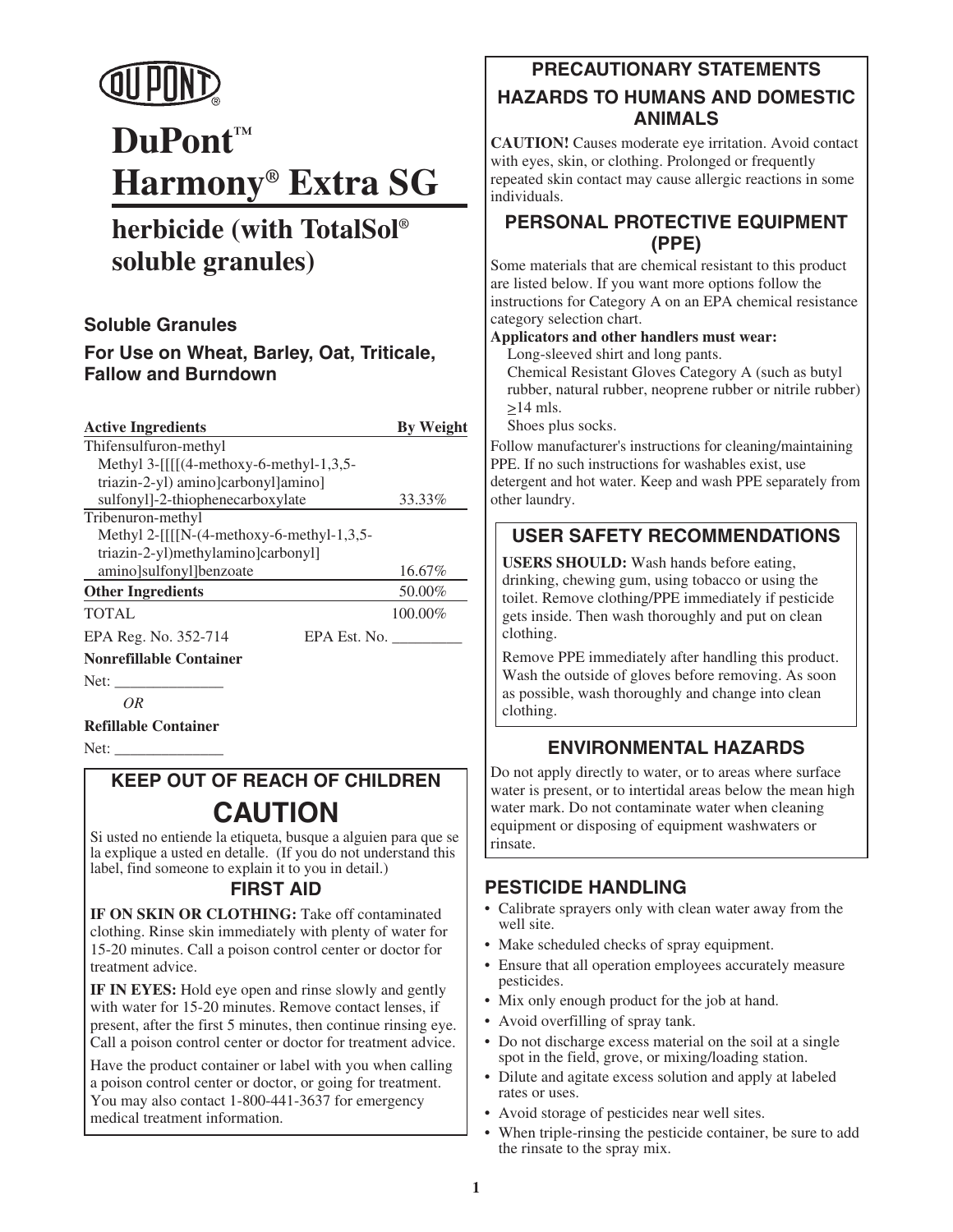## **DIRECTIONS FOR USE**

It is a violation of Federal law to use this product in a manner inconsistent with its labeling.

Do not apply this product in a way that will contact workers or other persons, either directly or through drift. Only protected handlers may be in the area during application. For any requirements specific to your State or Tribe, consult the agency responsible for pesticide regulation.

## **AGRICULTURAL USE REQUIREMENTS**

Use this product only in accordance with its labeling and with the Worker Protection Standard, 40 CFR part 170. This Standard contains requirements for the protection of agricultural workers on farms, forests, nurseries, and greenhouses, and handlers of agricultural pesticides. It contains requirements for training, decontamination, notification, and emergency assistance. It also contains specific instructions and exceptions pertaining to the statements on this label about personal protective equipment (PPE) and restricted-entry interval. The requirements in this box only apply to uses of this product that are covered by the Worker Protection Standard.

Do not enter or allow worker entry into treated areas during the restricted entry interval (REI) of 12 hours.

PPE required for early entry to treated areas that is permitted under the Worker Protection Standard and that involves contact with anything that has been treated, such as plants, soil, or water, is:

Coveralls.

Chemical Resistant Gloves Category A (such as butyl rubber, natural rubber, neoprene rubber or nitrile rubber)  $\geq$ 14 mls. Shoes plus socks.

DuPont™ HARMONY® EXTRA SG is for use on wheat, barley, oat, triticale, and fallow in most states, check with your state extension or Dept. of Agriculture before use, to be certain HARMONY® EXTRA SG is registered in your state.

DuPont will not be responsible for losses or damages resulting from the use of this product in any manner not specified by DuPont.

## **PRODUCT INFORMATION**

HARMONY® EXTRA SG herbicide is a water soluble granule that is used for selective postemergence weed control in wheat (including durum), barley, oat, triticale and fallow. Since HARMONY® EXTRA SG has very little soil activity, it controls only those weeds that have germinated. The best control is obtained when HARMONY® EXTRA SG is applied to young, actively growing weeds. The specified use rate will depend on weed spectrum and size of weed at time of application. The degree and duration of control may depend on the following:

- weed spectrum and infestation intensity
- weed size at application
- environmental conditions at and following treatment

HARMONY® EXTRA SG is noncorrosive, nonflammable, nonvolatile, and does not freeze. HARMONY® EXTRA SG is to be mixed, and completely dissolved in water and applied as a uniform broadcast spray.

#### **Environmental Conditions and Biological Activity**

HARMONY® EXTRA SG is absorbed primarily through the foliage of plants, rapidly inhibiting the growth of susceptible weeds. One to 3 weeks after application to weeds (2 to 5 weeks for wild garlic), leaves of susceptible plants appear chlorotic, and the growing point subsequently dies.

HARMONY® EXTRA SG provides the best control in vigorously growing crops that shade competitive weeds. Weed control in areas of thin crop stand or seeding skips may not be as satisfactory. However, a crop canopy that is too dense at application can intercept spray and reduce weed control.

The herbicidal action of HARMONY® EXTRA SG may be affected in crops stressed from adverse environmental conditions (such as extreme temperatures or moisture), abnormal soil conditions, cultural practices, or variations in crop variety. In warm, moist conditions, the expression of herbicide symptoms is accelerated; in cold, dry conditions, expression of herbicide symptoms is delayed. In addition, weeds hardened-off by drought stress are less susceptible to HARMONY® EXTRA SG.

#### **Resistance**

When herbicides that affect the same biological site of action are used repeatedly over several years to control the same weed species in the same field, naturally-occurring resistant biotypes may survive a correctly applied herbicide treatment, propagate, and become dominant in that field. Adequate control of these resistant weed biotypes cannot be expected. If weed control is unsatisfactory, it may be necessary to retreat the problem area using a product affecting a different site of action.

To better manage herbicide resistance through delaying the proliferation and possible dominance of herbicide resistant weed biotypes, it may be necessary to change cultural practices within and between crop seasons such as using a combination of tillage, retreatment, tank-mix partners and/or sequential herbicide applications that have a different site of action. Weed escapes that are allowed to go to seed will promote the spread of resistant biotypes. See the Weeds Controlled section of this label for additional information on managing herbicide resistant weed biotypes.

It is advisable to keep accurate records of pesticides applied to individual fields to help obtain information on the spread and dispersal of resistant biotypes. Consult your agricultural dealer, consultant, applicator, and/or appropriate state agricultural extension service representative for specific alternative cultural practices or herbicide recommendations available in your area.

#### **Integrated Pest Management**

This product may be used as part of an Integrated Pest Management (IPM) program that can include biological, cultural, and genetic practices aimed at preventing economic pest damage. IPM principles and practices include field scouting or other detection methods, correct target pest identification, population monitoring, and treating when target pest populations reach locally determined action thresholds. Consult your state cooperative extension service, professional consultants or other qualified authorities to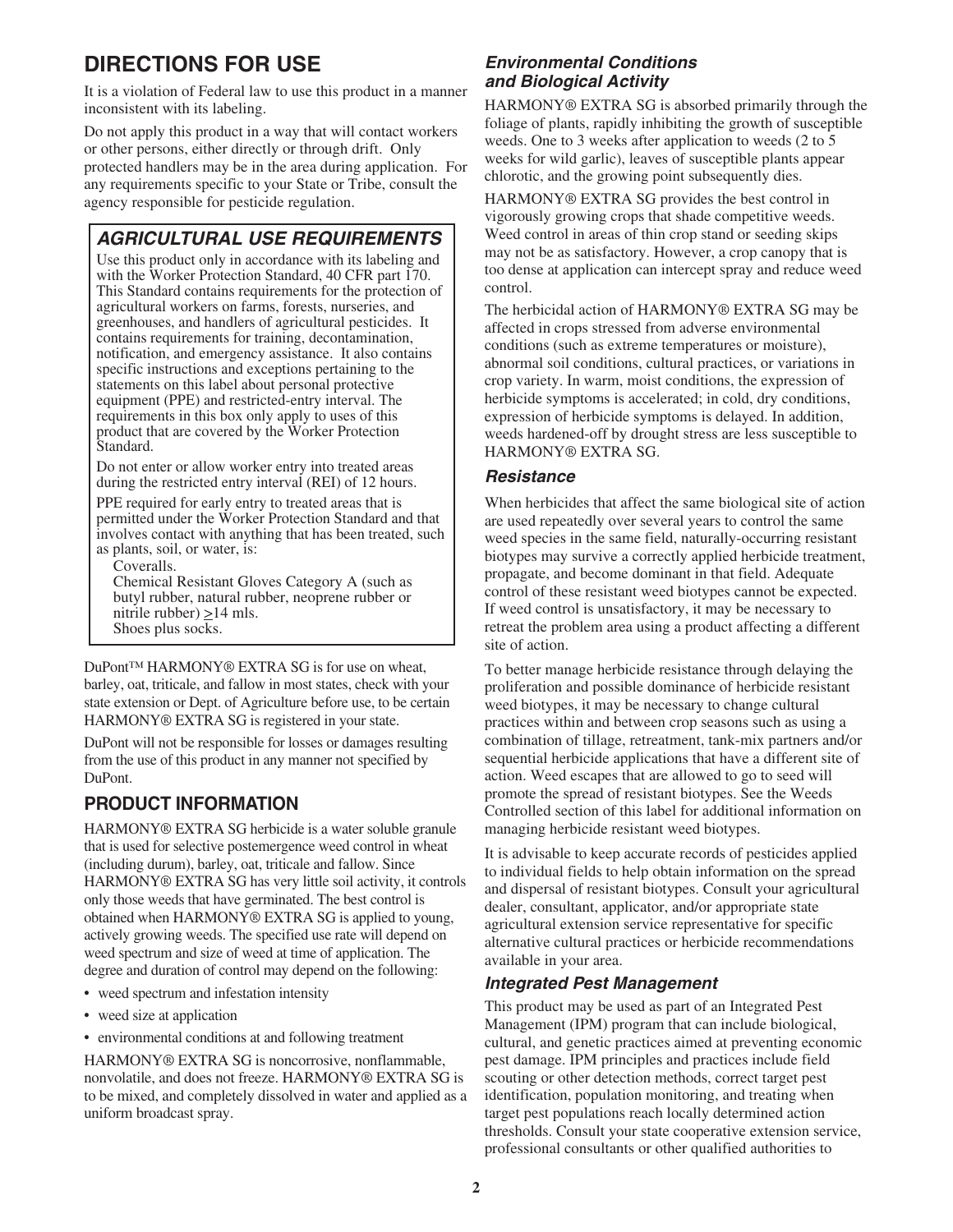determine appropriate action treatment threshold levels for treating specific pest/crop systems in your area.

## **APPLICATION INFORMATION SPECIFIC USE - FALLOW**

## **Application Timing**

DuPont™ HARMONY® EXTRA SG may be used as a fallow treatment, in the spring through the fall when the majority of weeds have emerged and are actively growing.

## **Use Rate**

Apply 0.45 to 0.9 oz HARMONY® EXTRA SG per acre to fallow. Two applications of HARMONY® EXTRA SG may be made provided the total amount applied does not exceed 1.5 oz per acre per crop season.

HARMONY® EXTRA SG may be applied in combination with other suitable registered fallow herbicides (see TANK MIXTURES - FALLOW).

## **SPECIFIC USE - PRE-PLANT BURNDOWN**

## **Application Timing**

HARMONY® EXTRA SG may be used as a burndown treatment to wheat (including durum), barley, and triticale to control emerged weeds prior to, or shortly after planting (prior to emergence). Make applications when the majority of weeds have emerged and are actively growing. HARMONY® EXTRA SG can also be used as a burndown treatment prior to planting other crops such as soybeans, corn, and cotton. See "CROP ROTATION" for the minimum time interval required before planting other crops.

Cotton Precaution: Seedling disease, nematodes, cold weather, deep planting (more than 2"), excessive moisture, high salt concentration, and/or drought may weaken cotton seedlings and increase the possibility of crop injury. Cotton resumes normal growth once favorable growing conditions return.

## **Use Rate**

Apply 0.45 to 0.9 oz HARMONY® EXTRA SG per acre as a burndown treatment before planting all crops except cotton. Apply 0.45 to 0.75 oz HARMONY® EXTRA SG per acre as a burndown treatment before planting cotton. HARMONY® EXTRA SG may be applied in combination with other suitable registered burndown herbicides (see TANK MIXTURES - PRE-PLANT BURNDOWN).

Sequential treatments of HARMONY® EXTRA SG may be made provided the total amount of HARMONY® EXTRA SG applied during one fallow/pre-plant cropland season does not exceed 1.5 ounce per acre; for example, 0.75 ounce in the fall followed by 0.75 ounce in the spring.

Use the higher end of the rate range when weed infestation is heavy or predominantly consists of those weeds listed under PARTIAL CONTROL or when application timing and environmental conditions are marginal.

## **SPECIFIC USE - CEREALS**

## **Application Timing**

HARMONY® EXTRA SG may be used for selective postemergence weed control in cereals. Apply HARMONY® EXTRA SG when all or most of the weeds have germinated. Annual broadleaf weeds should be past the cotyledon stage, actively growing, and less than 4" tall or wide.

Rainfall immediately after treatment can wash HARMONY® EXTRA SG off of weed foliage, resulting in reduced weed control. Several hours of dry weather are needed to allow HARMONY® EXTRA SG to be sufficiently absorbed by weed foliage.

#### *Wheat (Including Durum), Barley, Winter Oat and Triticale*

Make applications after the crop is in the 2-leaf stage, but before the flag leaf is visible.

#### *Spring Oat*

Make applications after the crop is in the 3 leaf stage, but before jointing.

Do not use on "Ogle", "Porter" or "Premier" varieties as crop injury can occur.

## **Use Rate**

Do not use less than 0.45 ounce HARMONY® EXTRA SG per acre.

#### *Wheat (including Durum), Barley and Triticale*

Apply 0.45 to 0.9 oz HARMONY® EXTRA SG per acre to wheat (including durum), barley or triticale. Two applications of HARMONY® EXTRA SG may be made provided the total amount applied does not exceed 1.5 oz per acre per crop season.

Use 0.45 to 0.6 oz HARMONY® EXTRA SG per acre for light infestation of the weeds listed under Weeds Controlled. Conditions at application should be optimum for effective treatment of these weeds.

Use 0.75 oz HARMONY® EXTRA SG per acre for heavy infestation of the weeds listed under Weeds Controlled.

Use 0.9 oz HARMONY® EXTRA SG per acre for heavy infestation of the weeds listed under Weeds Suppressed or when application timing and environmental conditions are marginal (refer to Environmental Conditions and Biological Activity for best performance).

#### **Oat (Spring and Winter)**

Apply 0.45 to 0.6 ounce HARMONY® EXTRA SG per acre for control of the weeds listed in Weeds Controlled table. Do not make more than one application of HARMONY® EXTRA SG per crop season on oat.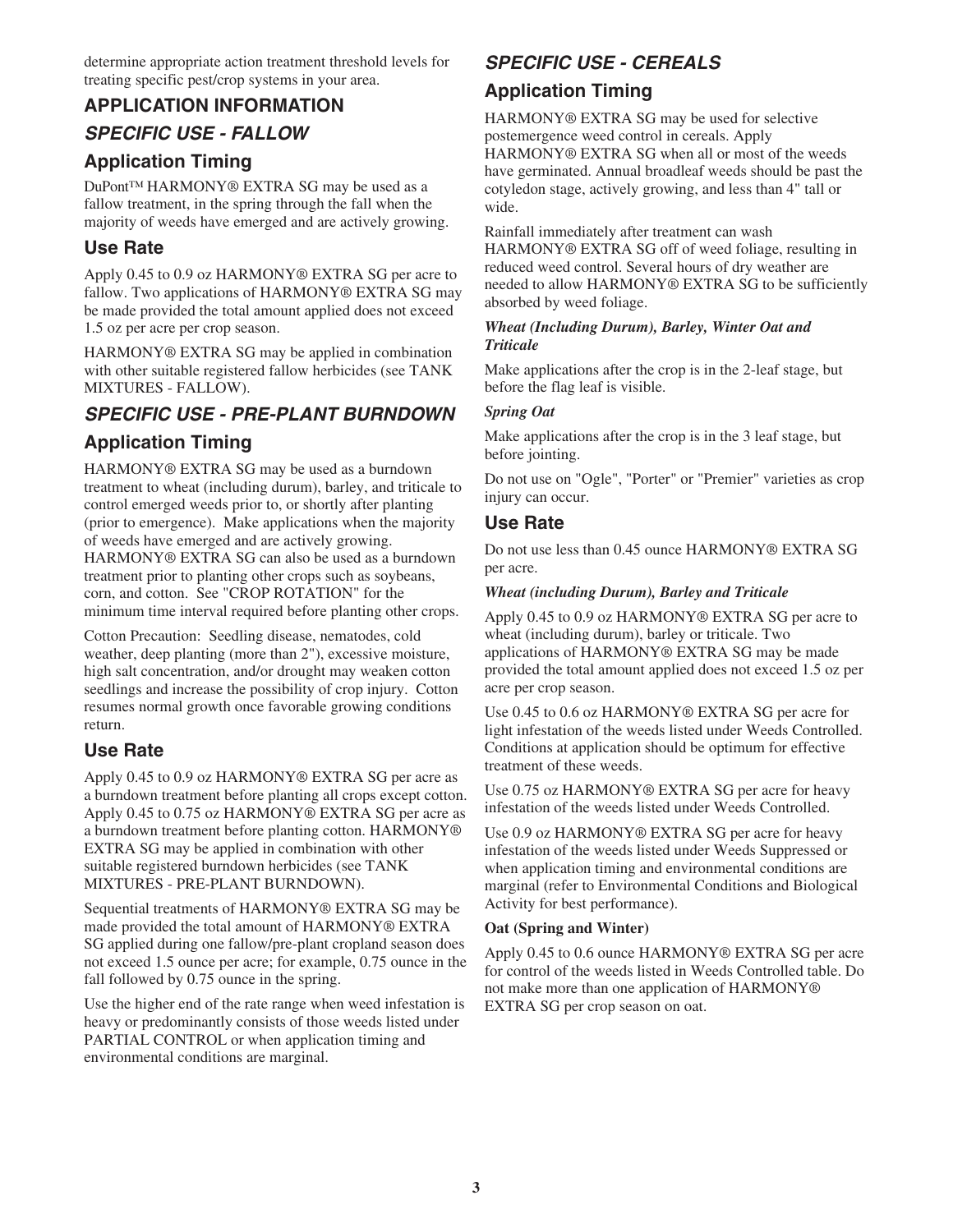#### **SPRAY ADJUVANTS**

Always include a spray adjuvant with applications of DuPont™ HARMONY® EXTRA SG. In addition to a spray adjuvant, an ammonium nitrogen fertilizer may be used.

Consult your Ag dealer or applicator, local DuPont fact sheets, technical bulletins, and service policies prior to using an adjuvant system. If another herbicide is tank mixed with HARMONY® EXTRA SG, select adjuvants authorized for use with both products. Products must contain only EPAexempt ingredients (40CFR 1001).

#### **Nonionic Surfactant (NIS)**

- · Apply 0.06 to 0.50% volume/volume (1/2 pt to 4 pt per 100 gal of spray solution).
- · Surfactant products must contain at least 60% nonionic surfactant with a hydrophilic/lipophilic balance (HLB) greater than 12.

#### **Petroleum Crop Oil Concentrate (COC) or Modified Seed Oil (MSO)**

- · Apply at 1% volume/volume (1 gal per 100 gal spray solution) or 2% volume/volume under arid conditions.
- · Oil adjuvants must contain at least 80% high quality, petroleum (mineral) or modified vegetable seed oil with at least 15% surfactant emulsifiers.

#### **Ammonium Nitrogen Fertilizer**

Use 2 qt/acre of a high-quality urea ammonium nitrate (UAN), such as 28%N or 32%N, or 2 lb/acre of a spraygrade ammonium sulfate (AMS). Use 4 qt/acre UAN or 4 lb/acre AMS under arid conditions. See "Tank Mixtures with Liquid Solution Fertilizer" for instructions on using fertilizer as a carrier in place of water.

#### **Special Adjuvant Types**

Combination adjuvant products may be used at doses that provide the required amount of NIS, COC, MSO and/or ammonium nitrogen fertilizer. Consult product literature for use rates and restrictions.

In addition to the adjuvants specified above, other adjuvant types may be used if they provide the same functionality and have been evaluated and approved by DuPont product management. Consult separate DuPont technical bulletins for detailed information before using adjuvant types not specified on this label.

#### **WEEDS CONTROLLED**

HARMONY® EXTRA SG effectively controls the following weeds when used according to label directions:

Annual knawel Annual sowthistle Black mustard Blue/Purple mustard Broadleaf dock Bur buttercup Bushy wallflower/ Treacle mustard Clasping pepperweed Coast fiddleneck Common buckwheat Common chickweed Common cocklebur \*‡ Common groundsel Common lambsquarters Common radish Common ragweed \*‡ Common sunflower ‡ Corn chamomile Corn gromwell\* Corn spurry **Cowcockle** Cress (mouse-ear) Curly dock False chamomile Field chickweed Field pennycress Filaree (redstem, Texas) Flixweed Green smartweed Henbit\* Hempnettle Kochia \*‡ Ladysthumb Lanceleaf sage \*

London rocket Marshelder ‡ Mayweed chamomile ‡ Miners lettuce Narrowleaf lambsquarters Nightflowering catchfly Pennsylvania smartweed Pineappleweed Prickly lettuce \*‡ Prostrate knotweed Prostrate pigweed Redmaids Redroot pigweed ‡ Russian thistle \*‡ Scentless chamomile/ mayweed Shepherd's-purse Slimleaf lambsquarters Smallflower buttercup Smallseed falseflax ‡ Stinking chickweed Stinking mayweed/ dogfennel Swinecress Tansymustard Tarweed fiddleneck Tumble/ Jim Hill mustard Volunteer lentils Volunteer peas Volunteer sunflower Wild buckwheat\* Wild chamomile Wild garlic\* Wild mustard ‡ Wild radish\*

#### **WEEDS SUPPRESSED\*\***

HARMONY® EXTRA SG partially controls the following weeds when used according to label directions:

| Canada thistle*         | Dandelion*                         |
|-------------------------|------------------------------------|
| Carolina geranium       | Mallow (common. little)            |
| Catchweed bedstraw      | Nightshade (cutleaf, hairy)        |
| Cutleaf eveningprimrose | Vetch <sup>*</sup> (common, hairy) |

- \* See SPECIFIC WEED INSTRUCTIONS for more information.
- \*\*Suppression: A visual reduction of weed population as well as a significant loss of vigor. For better results, use the highest specified rate of HARMONY® EXTRA SG per acre and include a tank mix partner such as 2,4-D, MCPA, "Buctril" or "Banvel"/"Banvel" SGF/"Clarity" (refer to TANK MIXTURES).

‡ Naturally occurring resistant biotypes are known to occur.

#### **SPECIFIC WEED INSTRUCTIONS**

**Canada thistle:** For control in wheat, barley and triticale, use 0.9 oz per acre plus surfactant when all thistles are 4" to 8" with 2" to 6" of new growth. Make the application in the spring. Control will be improved by using HARMONY® EXTRA SG in combination with 2,4-D.

For control in oat, use 0.6 ounce HARMONY® EXTRA SG per acre plus 2,4-D.

**Common cocklebur, Common ragweed, Lanceleaf sage:** In wheat, barley and triticale, apply HARMONY® EXTRA SG at 0.6 to 0.75 ounce per acre in combination with 2, 4-D at rates from 1/4 to 3/8 lb active ingredient (ester formulations work best) when weeds are small and actively growing. When using 1/4 lb active ingredient of 2, 4-D, be sure to add surfactant at the rate of 1/4 to 1/2 quart per 100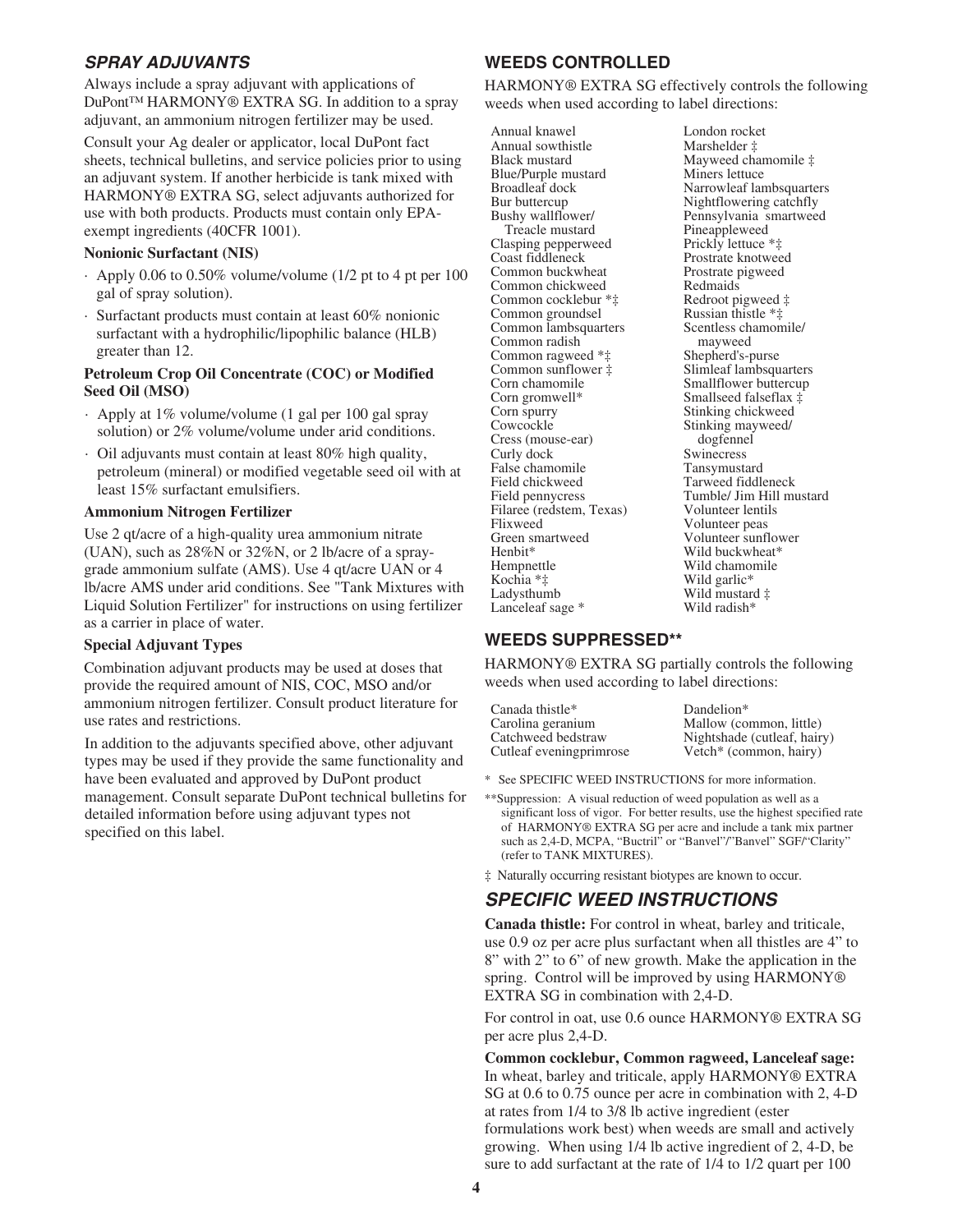gallons of spray solution (0.06 to  $0.125\%$  v/v--use the higher rate under stress conditions).

For control in oat, use 0.6 ounce DuPont™ HARMONY® EXTRA SG per acre plus 2,4-D.

**Corn gromwell, Wild buckwheat:** For control in wheat, barley and triticale, use 0.75 to 0.9 ounce HARMONY<sup>®</sup> EXTRA SG per acre plus surfactant.

For control in oat, use 0.6 ounce HARMONY® EXTRA SG per acre plus 2,4-D, MCPA or "Buctril".

**Dandelion**: For best results, apply 0.6 to 0.9 ounce HARMONY® EXTRA SG per acre plus surfactant before flowering. The addition of 2,4-D or MCPA may improve control of heavy populations, stressed weeds, and larger weeds.

**Henbit**: Applications should be targeted to small, actively growing henbit. Apply HARMONY® EXTRA SG when the henbit is less than 6 inches tall and before flowering. Thorough spray coverage of all henbit plants is essential. Henbit stressed by cold weather, drought, or a powdery mildew infestation may be more difficult to control.

For best results, apply HARMONY® EXTRA SG at 0.75 to 0.9 oz/acre (0.6 in oat). Henbit may have more than one flush of emerging seedlings. Also, regrowth of treated weeds may occur due to adverse environmental conditions. To control henbit under these conditions, a sequential application of HARMONY® EXTRA SG may be necessary.

The addition of 2,4-D may improve control of heavy populations, stressed weeds, and larger weeds.

**Kochia, Russian thistle, Prickly lettuce:** Naturally occurring resistant biotypes of these weeds are known to occur. For best results, use HARMONY® EXTRA SG in a tank mix with dicamba (such as "Banvel"/"Clarity") and 2, 4-D; or Bromoxynil (such as "Buctril") and 2,4-D (3/4 - 1 pt "Buctril" +  $1/4$  -  $3/8$  lb active ingredient 2, 4-D ester). HARMONY® EXTRA SG should be applied in the spring when weeds are less than 2" tall or 2" across and are actively growing.

**Vetch (common and hairy):** For control in wheat, barley and triticale, use 0.75 to 0.9 oz of HARMONY® EXTRA SG per acre plus surfactant when vetch is less than 6" in length. For severe infestations of vetch, or when vetch is greater than 6" in length, use HARMONY® EXTRA SG in combination with 2,4-D or MCPA.

For control in oat, use 0.6 ounce HARMONY® EXTRA SG per acre plus 2,4-D or MCPA.

**Wild garlic:** For control in wheat, barley and triticale, use 0.75 to 0.9 oz HARMONY® EXTRA SG per acre plus surfactant when wild garlic plants are less than 12" tall with 2" to 4" of new growth. For best results in severe infestations or in no till or minimum till use a planned two-pass program at 0.75 oz/acre per application. Make the first application preplant, preemergence, or early post emergence (after crop has reached the 2-leaf stage). Make the second application before the crop's flag leaf is visible.

Plants hardened-off by cold weather and/or drought stress may be more difficult to control. Thorough spray coverage of all garlic plants is essential. Typical symptoms of dying garlic plants may not be noticeable for 2 to 5 weeks.

For control in oat, use 0.6 ounce HARMONY® EXTRA SG per acre plus 2,4-D or MCPA.

**Wild radish:** For best results in wheat, barley and triticale, apply 0.6 to 0.9 ounce HARMONY® EXTRA SG per acre plus surfactant either in the fall or spring to wild radish rosettes less than 6 inches in diameter. Applications made later than 30 days after weed emergence will result in partial control. For increased control of severe wild radish infestations, or wild radish emerged greater than 30 days, apply HARMONY® EXTRA SG at 0.45 ounce per acre in combination with MCPA at 1/4 lb active ingredient per acre. Surfactant is required when tank mixing with MCPA, add 1 quart per 100 gallons of spray solution (0.25% vol/vol). Fall applications should be made prior to hardening off of plants.

For control in oat, use 0.6 ounce HARMONY® EXTRA SG per acre plus 2,4-D or MCPA.

#### **TANK MIXTURES - FALLOW**

HARMONY® EXTRA SG may be used as a fallow treatment, and should be tank mixed with other herbicides that are registered for use in fallow such as glyphosate, 2,4-D and/or dicamba.

Read and follow all manufacturer's label instructions for the companion herbicide. If those instructions conflict with this label, do not tank mix the herbicide with HARMONY® EXTRA SG.

## **TANK MIXTURES - PRE-PLANT BURNDOWN**

HARMONY® EXTRA SG may be used as a pre-plant burndown treatment alone or tank mixed with other herbicides that are registered for use as a pre-plant burndown product, such as glyphosate, 2,4-D, and/or dicamba.

Read and follow all manufacturer's label instructions for the companion herbicide. If those instructions conflict with this label, follow the most restrictive labeling (such as planting interval after application), or do not tank mix the herbicide with HARMONY® EXTRA SG.

## **TANK MIXTURES-Cereals (Wheat (including durum), barley, triticale, oat and fallow)**

HARMONY® EXTRA SG may be tank mixed with other suitable registered herbicides to control weeds listed as suppressed, weeds resistant to HARMONY® EXTRA SG or weeds not listed under **Weeds Controlled**. Read and follow all manufacturer's label instructions for the companion herbicide. If those instructions conflict with this label, do not tank mix the herbicide with HARMONY® EXTRA SG.

HARMONY® EXTRA SG can also be mixed with registered fungicides, insecticides, or liquid fertilizer for use on wheat, barley, triticale, oat, or fallow.

#### *With 2,4-D (amine or ester) or MCPA (amine or ester)*

HARMONY® EXTRA SG may be tank mixed with the amine and ester formulations 2,4-D and MCPA herbicides for use on wheat, barley, triticale and oat.

For best results in the Red River Valley and adjacent areas of North Dakota and Minnesota, add the ester formulations of 2,4-D or MCPA herbicides to the tank at 3/8 lb active ingredient (such as 3/4 pt of a 4 lb/gal product, 1/2 pt of a 6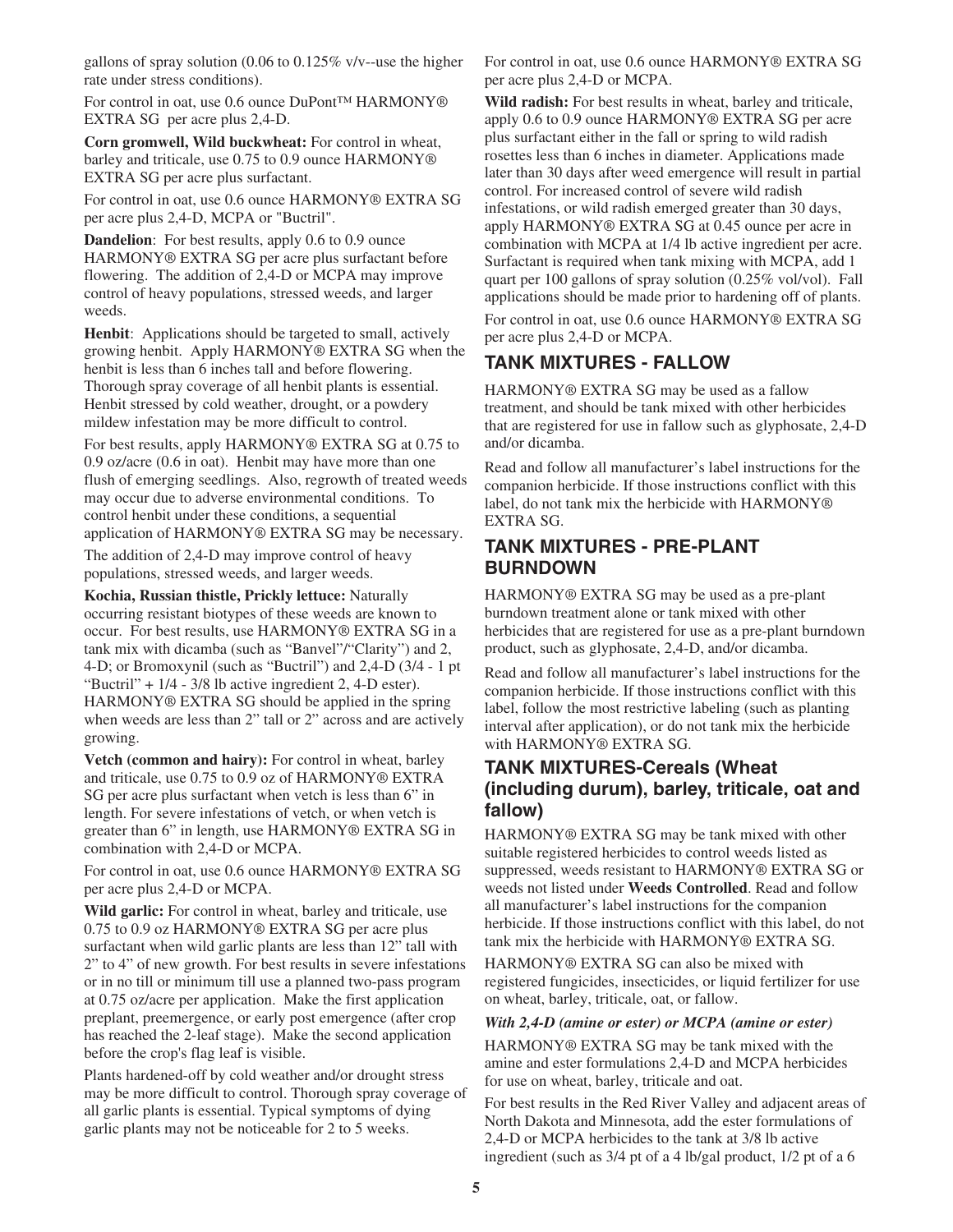lb/gal product). No additional surfactant is needed with this mixture.

For best results in other areas, add the ester formulations of 2,4-D or MCPA herbicides to the tank at 1/4 to 3/8 lb active ingredient (such as 1/2 - 3/4 pt of a 4 lb/gal product, 1/3 - 1/2 pt of a 6 lb/gal product). Surfactant may be added to the mixture at 1/2 to 1 qt per 100 gal of spray solution (0.125 to 0.25% v/v); however, adding surfactant may increase the potential for crop injury, especially at the higher phenoxy rates.

Higher rates of 2,4-D or MCPA may be used, but do not exceed the highest rate allowed by those respective labels. Read and follow all label instructions on timing, precautions, and warnings for these herbicides before using these tank mixtures.

#### *With dicamba (such as "Banvel"/"Clarity")*

DuPont™ HARMONY® EXTRA SG may be tank mixed with 1/16 to 1/8 lb active ingredient dicamba (such as 2-4 fluid oz "Banvel" or 2-4 fluid oz "Clarity"). Use higher specified rates when weed infestation is heavy. Surfactant may be added to the mixture at 1/2 to 1 qt per 100 gal of spray solution (0.125 to 0.25%  $v/v$ ); however, adding surfactant may increase the potential for crop injury. Refer to the specific dicamba label for application timing and restrictions.

Tank mixes of HARMONY® EXTRA SG plus dicamba may result in reduced control of some broadleaf weeds.

#### *With 2,4-D (amine or ester) and "Banvel"/"Clarity"*

HARMONY® EXTRA SG may be applied in a 3-way tank mix with formulations of dicamba and 2,4-D. Make application of HARMONY® EXTRA SG + 1/16 to 1/8 lb active ingredient dicamba (such as 2-4 fluid oz "Banvel" or 2-4 fluid oz "Clarity") +  $1/4$  -  $3/8$  lb active ingredient 2,4-D Ester or Amine per acre. Use higher specified rates when weed infestation is heavy. Surfactant may be added to the mixture at 1/2 to 1 qt per 100 gal of spray solution (0.125 to 0.25% v/v); however, adding surfactant may increase the potential for crop injury. Consult the specific 2,4-D label, dicamba label, or local guidance for more information and restrictions.

Apply this 3-way combination to winter wheat and winter oat after the crop is tillering and prior to jointing (first node). In Spring Wheat (including Durum) and Spring Oat, apply after the crop is tillering and before it exceeds the 5-leaf stage.

In Spring Barley, apply after the crop is tillering and before it exceeds the 4-leaf stage.

#### *With bromoxynil (such as "Buctril", "Bronate", "Bronate Advanced", or "Rhino")*

HARMONY® EXTRA SG may be tank mixed with bromoxynil containing herbicides registered for use on wheat, barley, triticale, or fallow. For best results, add bromoxynil containing herbicides to the tank at 3/16 to 3/8 lb active ingredient per acre (such as "Bronate" or "Buctril" at 3/4 - 1 1/2 pt per acre).

Read and follow all label instructions on timing, precautions, and warnings for these herbicides before using these tank mixtures. Follow the most restrictive labeling. Tank mixes of HARMONY® EXTRA SG plus "Buctril" may result in reduced control of Canada thistle.

#### *With DuPont™ EXPRESS® XP Herbicide*

HARMONY® EXTRA SG may be tank mixed with EXPRESS® or EXPRESS® XP based on local guidance. Read and follow all label instructions on timing, precautions, and warnings for these herbicides before using this tank mixture.

#### *With DuPont™ ALLY® XP Herbicide*

HARMONY® EXTRA SG may be tank mixed with ALLY® or ALLY® XP based on local guidance. Read and follow all label instructions on timing, precautions, and warnings for these herbicides before using this tank mixture.

#### *With fluroxypyr (such as "Starane" brands)*

For improved control of Kochia (2-4" tall) HARMONY® EXTRA SG may be tank mixed with fluroxypyr containing herbicides at 1 to 2 ounces active ingredient per acre (such as "Starane" at 1/3 to 2/3 pints per acre).

2,4-D and MCP herbicides (preferably ester formulations) may be tank mixed with HARMONY® EXTRA SG plus "Starane". Consult local guidance and the "TANK MIXTURES" section of this label for additional information.

#### *With "Aim"*

HARMONY® EXTRA SG can be tank mixed with "Aim" herbicide for improved control of weeds in wheat, barley and triticale.

#### *With "Stinger" or "Curtail" or "Curtail M" or "Widematch"*

HARMONY® EXTRA SG can be tank mixed with "Stinger" or "Curtail" or "Curtail M" or "WideMatch" herbicide for improved control of weeds in wheat, barley and triticale. Refer to the "Stinger" or "Curtail" or "Curtail M" or "WideMatch" labels for information regarding use restrictions, labeled crops, rotational cropping intervals, sprayer cleanup, use precautions and other information. The most restrictive provisions on either label will apply. Do not use the tank mix if any restrictions on the "Stinger" or "Curtail" or "Curtail M" or "WideMatch" labels conflict with the instructions on the DuPont herbicide label.

#### *With Other Broadleaf Herbicides*

Tank mixes of HARMONY® EXTRA SG plus metribuzin may result in reduced control of wild garlic.

#### *With "Axial" Brands Herbicides*

For improved control of wild oats and other grasses, HARMONY® EXTRA SG may be tank mixed with "Axial" brand herbicides. Refer to the "Axial" label for specific adjuvant instructions. Read and follow all label instructions on use restrictions, precautions and warnings before using this tank mixture.

#### *With "Discover" NG*

HARMONY® EXTRA SG can be tank mixed with "Discover NG" herbicide for improved control of weeds in spring wheat. Refer to the "Discover NG" label for information regarding use restrictions, labeled crops, rotational cropping intervals, sprayer cleanup, use precautions and other information. The most restrictive provisions on either label will apply. Do not use the tank mix if any restrictions on the "Discover NG" label conflict with the instructions on the DuPont herbicide label.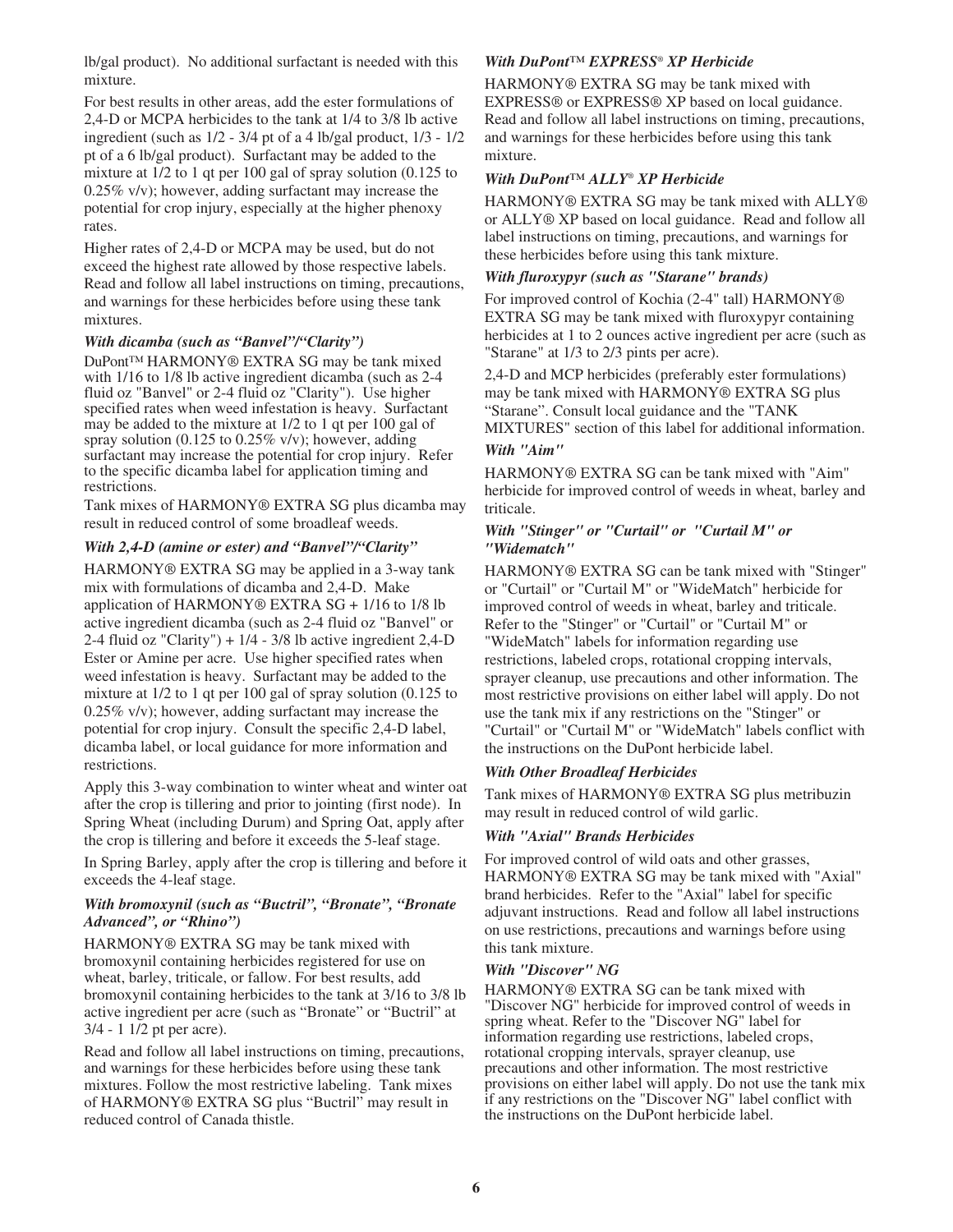#### *With "Everest"*

DuPont™ HARMONY® EXTRA SG can be tank mixed with "Everest" herbicide for improved control of weeds in spring wheat. Refer to the "Everest" label for information regarding use restrictions, labeled crops, rotational cropping intervals, sprayer cleanup, use precautions and other information. The most restrictive provisions on either label will apply. Do not use the tank mix if any restrictions on the "Everest" label conflict with the instructions on the DuPont herbicide label.

#### *With "Puma"*

HARMONY® EXTRA SG can be tank mixed with "Puma" 1EC herbicide for control of some annual grass weeds. This tank mix may also include MCP ester, bromoxynil or bromoxynil/MCP, "Starane", or "Starane" + "Sword" for a greater spectrum of broadleaf control. Refer to the "Puma" label for information regarding use restrictions, labeled crops, rotational cropping intervals, sprayer cleanup, use precautions and other information. The most restrictive provisions on either label will apply. Do not use the tank mix if any restrictions on the "Puma" label conflict with the instructions on the DuPont herbicide label.

#### *With "Hoelon" Herbicide*

HARMONY® EXTRA SG may be used in combination with "Hoelon" 3EC and "Buctril" herbicides in accordance with the "Hoelon" 3EC label. For best results, use the three-way tank mix of HARMONY® EXTRA SG at 0.6 oz per acre plus "Hoelon" 3EC at 2 2/3 pt per acre plus "Buctril" at 1 1/2 pt per acre. Apply only to winter wheat. This tank mix should only be used under good soil conditions when wild oat is in the 1-4 leaf stage. If conditions are not ideal for the performance of "Hoelon" 3EC, wild oat control may be reduced. Be sure to follow all warnings and cautions on the "Hoelon" 3EC and "Buctril" labels.

#### *With "Maverick"*

HARMONY® EXTRA SG can be tank mixed with "Maverick" herbicide for improved control of weeds in wheat. Refer to the "Maverick" label for information regarding use restrictions, labeled crops, rotational cropping intervals, sprayer cleanup, use precautions and other information. The most restrictive provisions on either label will apply. Do not use the tank mix if any restrictions on the "Maverick" label conflict with the instructions on the DuPont herbicide label.

#### *With other grass control products*

Tank mixtures of HARMONY® EXTRA SG and grass control products may result in poor grass control. DuPont recommends that you first consult your state experiment station, university, or extension agent, Agricultural dealer, or DuPont representative as to the potential for antagonism before using the mixture. If no information is available, limit the initial use of HARMONY® EXTRA SG and the grass product to a small area.

#### *With Insecticides*

HARMONY® EXTRA SG may be tank mixed or used sequentially with insecticides (or fungicides) registered for use on cereal grains. However, under certain conditions (drought stress, or if the crop is in the 2-4 leaf stage), tank mixes or sequential applications of HARMONY® EXTRA SG with organophosphate insecticides (such as parathion) may produce temporary crop yellowing or, in severe cases, crop injury. Test these mixtures in a small area before treating large areas.

#### **Do not use HARMONY® EXTRA SG plus Malathion,** as

crop injury will result.

#### *With Liquid Nitrogen Solution Fertilizer*

Liquid nitrogen fertilizer solutions may be used as a carrier in place of water. Run a tank mix compatibility test before mixing HARMONY® EXTRA SG in fertilizer solution. HARMONY® EXTRA SG must first be dissolved with water and then added to liquid nitrogen solutions (e.g., 28-0- 0, 32-0-0). Ensure that the agitator is running while the HARMONY® EXTRA SG is added. Use of this mixture may result in temporary crop yellowing and stunting.

If using low rates of liquid nitrogen fertilizer in the spray solution (less than 50% of the spray solution volume), the addition of surfactant is necessary. Add surfactant at 1/4 qt -1 qt per 100 gal of spray solution ( 0.06 -0.25% v/v) based on local guidance.

When using high rates of liquid nitrogen fertilizer solution in the spray solution, adding surfactant increases the risk of crop injury. Consult your agricultural dealer, consultant, fieldman, or DuPont representative for specific instructions before adding an adjuvant to these tank mixtures.

If 2,4-D or MCPA is included with HARMONY® EXTRA SG and fertilizer mixture, ester formulations tend to be more compatible (See manufacturer's label). Additional surfactant is not needed when using HARMONY® EXTRA SG in tank mix with 2,4-D ester or MCPA ester and liquid nitrogen fertilizer solutions.

Note: In certain areas east of the Mississippi river unacceptable crop response may occur with use of straight or dilute nitrogen fertilizer carrier solutions where cold temperatures or widely fluctuating day/night temperatures exist. In these areas consult your agricultural dealer, consultant, field advisor, or DuPont representative for specific instructions before using nitrogen fertilizer carrier solutions.

Liquid nitrogen fertilizer solutions that contain sulfur can increase crop response.

Do not use low rates of liquid nitrogen fertilizer solution as a substitute for a surfactant.

Do not use with liquid fertilizer solutions with a pH less than 3.0.

#### **GRAZING**

Allow at least 7 days between application and grazing of treated forage. In addition, allow at least 7 days between application and feeding of forage from treated areas to livestock. Allow at least 30 days between application and feeding of hay from treated areas to livestock. Harvested straw may be used for bedding and/or feed. Allow at least 45 days between application and harvesting of grain.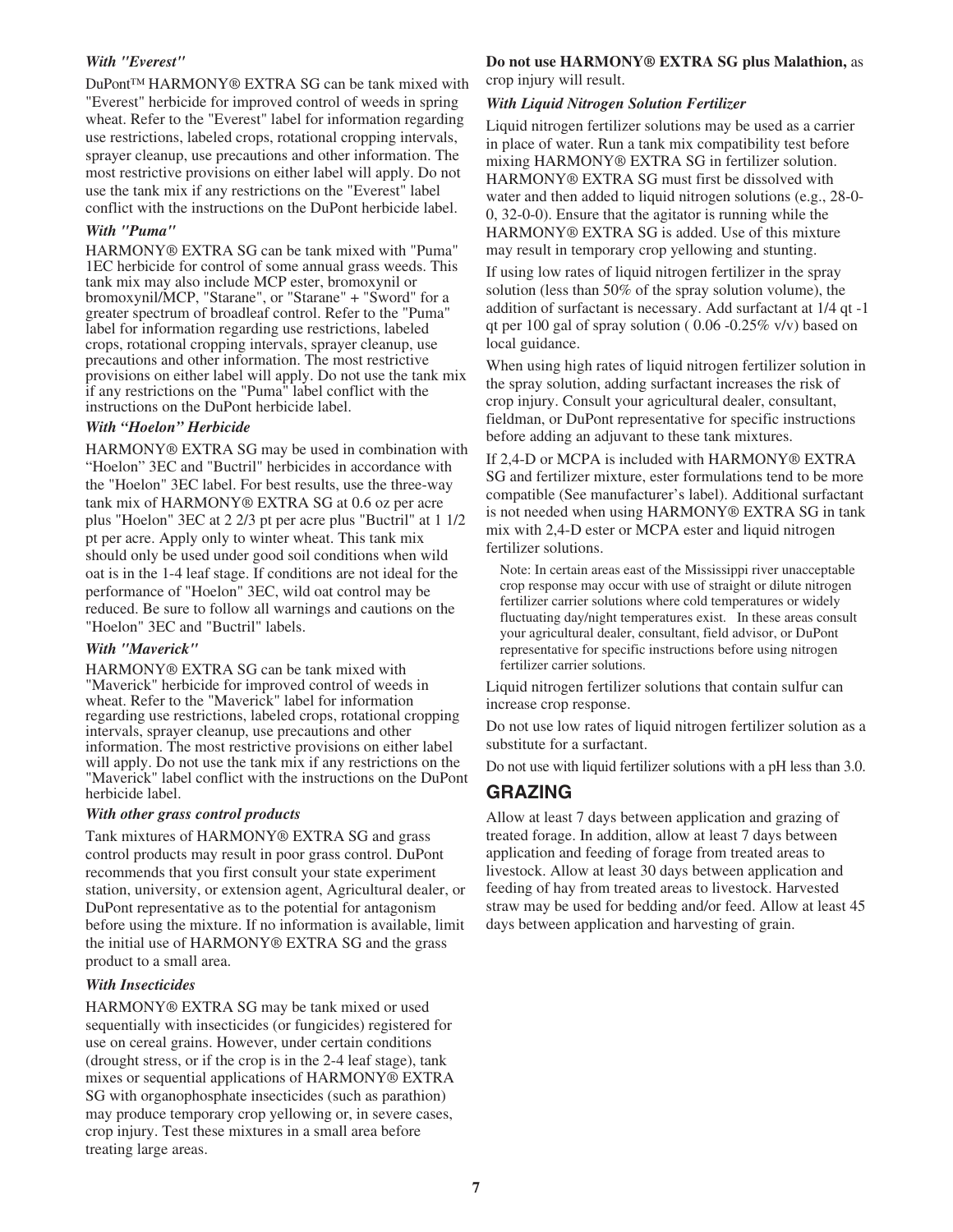## **CROP ROTATION**

Labeled crops may be planted at specified time intervals following application of labeled rates of DuPont™ HARMONY® EXTRA SG. Use the time intervals listed below to determine the required time interval before planting.

## **Time Interval Before Planting\* (days after treatment with HARMONY® EXTRA SG)**

| Crop                                  | <b>Days</b>      |  |
|---------------------------------------|------------------|--|
| Barley, Rice, Triticale,              |                  |  |
| and Wheat (including durum)           | $\left( \right)$ |  |
| Soybeans                              | $7**$            |  |
| Cotton, Field Corn, and Grain Sorghum | $14**$           |  |
| Sugarbeets, Winter Rape, and Canola   | 60               |  |
| Any other crop                        | 45               |  |
|                                       |                  |  |

\* Refer to individual product labels to determine rotational crop restrictions when tank mixtures are used.

\*\*Where HARMONY® EXTRA SG is used on light textured soils (such as sands and loamy sands) or on high pH soils (>7.9), extend time to planting by 7 additional days.

## **PRODUCT APPLICATION INFORMATION PRODUCT MEASUREMENT**

HARMONY® EXTRA SG is measured using the HARMONY® EXTRA SG volumetric measuring cylinder. The degree of accuracy of this cylinder varies by  $\pm 7.5\%$ . For more precise measurement, use scales calibrated in ounces.

#### **MIXING INSTRUCTIONS**

Do not use with spray additives that alter the pH of the spray solution below pH 5.0 or above pH 9.0 as rapid product degradation can occur. Spray solutions of pH 6.0-8.0 allow for optimum stability of HARMONY® EXTRA SG.

- 1. Fill the tank 1/4 to 1/3 full of water.
- 2. While agitating, add the required amount of HARMONY® EXTRA SG
- 3. Continue agitation until the HARMONY® EXTRA SG is fully dissolved, at least 5 minutes.
- 4. Once the HARMONY® EXTRA SG is fully dissolved, maintain agitation and continue filling tank with water.
- 5. As the tank is filling, add tank mix partners (if desired) then add the required volume of nonionic surfactant. Always add surfactant last. Do not use with spray additives that alter the pH of the spray solution below pH 5.0 or above pH 9.0, as rapid product degradation can occur. Spray solutions of pH 6.0-8.0 allow for optimum stability of HARMONY® EXTRA SG.
- 6. Dispersed tank mix partners can settle if the tank mixture is not continually agitated. If settling occurs, thoroughly re-agitate before using.
- 7. Apply HARMONY® EXTRA SG spray mixture within 24 hours of mixing to avoid product degradation.
- 8. If HARMONY® EXTRA SG and a tank mix partner are to be applied in multiple loads, fully dissolve the HARMONY® EXTRA SG in clean water prior to adding to the tank.

## **APPLICATION METHOD**

#### **Ground Application**

For optimum spray distribution and thorough coverage, use flat-fan or low-volume flood nozzles.

For flat-fan nozzles, use a spray volume of at least 5 gal per acre (GPA).

For flood nozzles on 30" spacings, use at least 10 GPA, flood nozzles no larger than TK10 (or the equivalent), and a pressure of at least 30 psi. For 40" nozzle spacings, use at least 13 GPA; for 60" spacings use at least 20 GPA. It is essential to overlap the nozzles 100% for all spacings.

"Raindrop RA" nozzles are not recommended for HARMONY® EXTRA SG applications, as weed control performance may be reduced.

Use screens that are 50-mesh or larger.

#### **Aerial Application**

Use nozzle types and arrangements that provide optimum spray distribution and maximum coverage at 2 to 5 GPA. Use at least 3 GPA in Idaho, Oregon, or Utah. Do not apply HARMONY® EXTRA SG by air in the state of New York.

See the **Spray Drift Management** section of this label.

#### **Chemigation - Washington, Oregon, and Idaho**

Use 0.6 to 0.75 oz. HARMONY® EXTRA SG per acre in combination with 1.0 to 1.5 pints "Bronate" per acre. Apply to wheat, barley and triticale after the 3-leaf stage but before the flag leaf is visible. Make only one chemigation application of this tank mixture per crop year.

For best results, apply to broadleaf weeds up to the 4-leaf stage, or 2 inches in height or 1 inch in diameter, whichever comes first.

Apply this tank mix through sprinkler irrigation systems including center pivot, lateral move, side (wheel) roll, solid set or hand move irrigation systems only. Do not apply these herbicides through any other type of irrigation system.

Crop injury, lack of effectiveness, or illegal pesticide residues in the crop can result from nonuniform distribution of treated water. If you have questions about calibration, you should contact State Extension Service specialists, equipment manufacturers or other experts. **Do not connect an irrigation system (including greenhouse systems) used for HARMONY® EXTRA SG application to any public water system.** A person knowledgeable of the chemigation system and responsible for its operation, or under the

supervision of the responsible person, shall shut the system down and make necessary adjustments should the need arise.

The sprinkler chemigation system must contain a functional check valve, vacuum relief valve, and low pressure drain appropriately located on the irrigation pipeline to prevent water source contamination from backflow. The pesticide injection pipeline must contain a functional, automatic, quick-closing check valve to prevent the flow of fluid back toward the injection pump. The pesticide injection pipeline must also contain a functional, normally closed, solenoidoperated valve located on the intake side of the injection pump and connected to the system interlock to prevent fluid from being withdrawn from the supply tank when the irrigation system is either automatically or manually shut down. The system must contain functional interlocking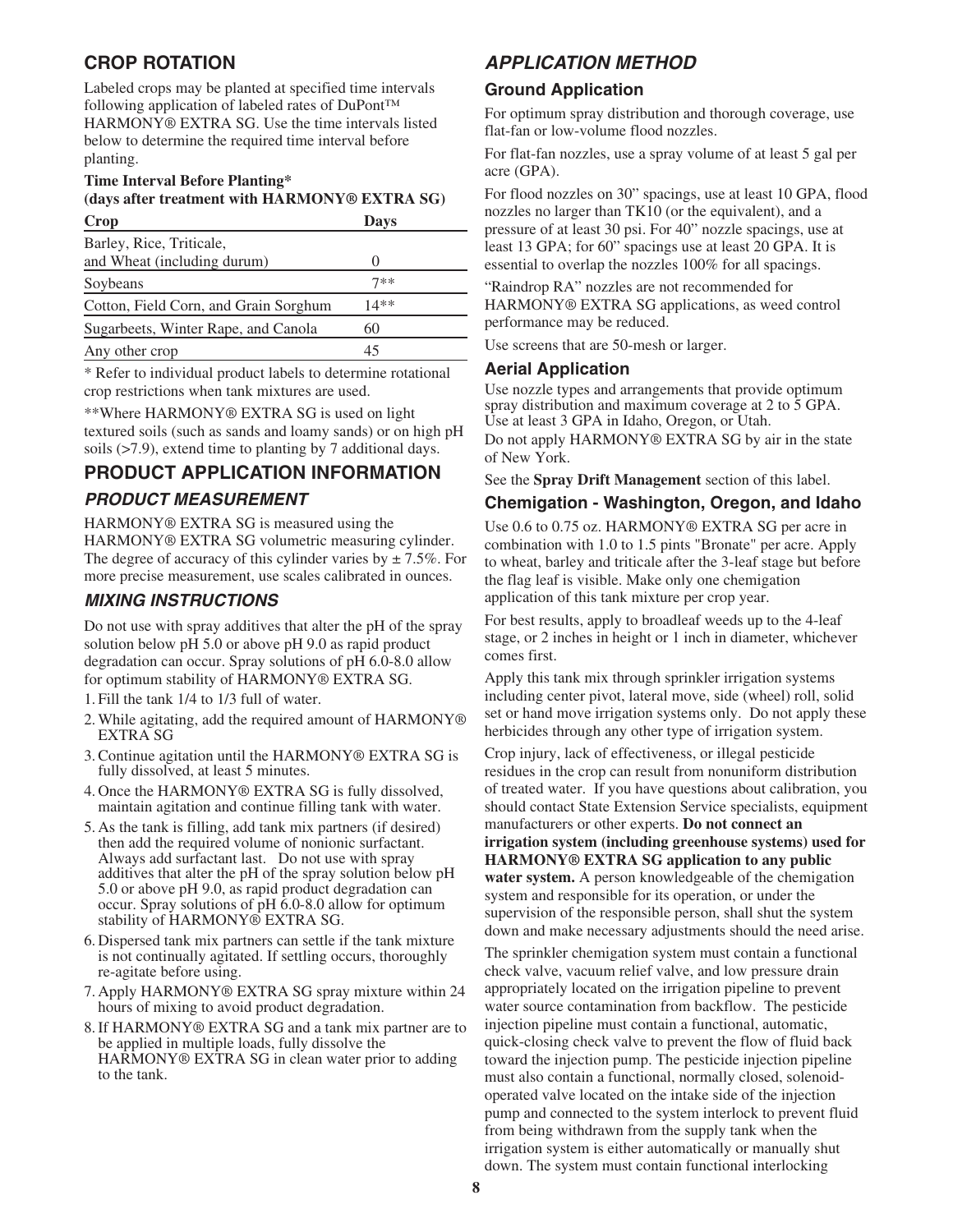controls to automatically shut off the pesticide injection pump when the water pump motor stops. The irrigation line or water pump must include a functional pressure switch which will stop the water pump motor when the water pressure decreases to the point where pesticide distribution is adversely affected. Systems must use a metering pump, such as a positive displacement injection pump (e.g., diaphragm pump) effectively designed and constructed of materials that are compatible with pesticides and capable of being fitted with a system interlock. Do not apply when wind speed favors drift beyond the area intended for treatment.

#### Specific Requirements

- 1. In center pivot and continuous lateral move systems, DuPont™ HARMONY® EXTRA SG + "Bronate" should be applied continuously for the duration of the water application. In solid set systems, application of the tank mix should be made during the last 30 to 45 minutes of the irrigation set.
- 2. Set the sprinkler system to deliver approximately 0.5 inch or less of water per acre. For best weed control, apply using 0.1 to 0.25 inches of water applied.
- 3. Fill the supply tank with half of the water amount desired, add the HARMONY® EXTRA SG and agitate until dissolved. Add the "Bronate" and then add the remaining water amount with agitation. "Bronate" requires a dilution with at least 4 parts water to 1 part "Bronate".
- 4. Agitation is recommended in the pesticide supply tank when applying this tank mix.
- 5. The use of a surfactant is not recommended with this tank mix application.
- 6. Inject the HARMONY® EXTRA SG + "Bronate" solution at least 8 feet ahead of a right angle turn of irrigation pipe to insure adequate mixing. Allow sufficient time for the herbicide mixture to be flushed through the lines before turning off irrigation water.
- 7. Follow both HARMONY® EXTRA SG and "Bronate" label instructions for spray tank cleanout both before and after application. Flush lines with clean water following application.
- 8. Do not apply when wind speed favors drift beyond the area intended for treatment. Avoiding spray drift is the responsibility of the applicator.

#### **SPRAY EQUIPMENT**

For specific application equipment, refer to the manufacturer's instructions for additional information on GPA, pressure, speed, nozzle types and arrangements, nozzle heights above the target canopy, etc.

Be sure to calibrate air or ground equipment properly before application. Select a spray volume and delivery system that will ensure thorough coverage and a uniform spray pattern with minimum drift. Use higher spray volumes to obtain better coverage when crop canopy is dense. Avoid swath overlapping, and shut off spray booms while starting, turning, slowing, or stopping, to avoid injury to the crop.

Do not make applications using equipment and/or spray volumes or during weather conditions that might cause spray to drift onto nontarget sites. For additional information on spray drift refer to Spray Drift Management section of label.

#### **Before Spraying HARMONY® EXTRA SG**

The spray equipment must be cleaned before HARMONY® EXTRA SG is sprayed. Follow the cleanup procedures specified on the labels of the previously applied products.

#### **At the End of the Day**

It is recommended that during periods when multiple loads of HARMONY® EXTRA SG herbicide are applied, at the end of each day of spraying the interior of the tank be rinsed with fresh water and then partially filled, and the boom and hoses flushed. This will prevent the buildup of dried pesticide deposits which can accumulate in the application equipment.

#### **After Spraying HARMONY® EXTRA SG and Before Spraying Crops Other Than Wheat, Barley, Triticale and Oat**

To avoid subsequent injury to desirable crops, thoroughly clean all mixing and spray equipment immediately following applications of HARMONY® EXTRA SG as follows:

- 1. Empty the tank and drain the sump completely.
- 2. Spray the tank walls with clean water using a minimum volume of 10% of the tank volume. Circulate the water through the lines, including all by-pass lines, for at least two minutes. Flush the boom well and empty the sprayer. Completely drain the sump.
- 3. Repeat step 2.
- 4. Remove the nozzles and screens and clean separately in a bucket containing water.

The rinsate solution may be applied to the crop(s) specified on this label. Do not exceed the maximum-labeled use rate. If cleaners are used, consult the cleaner label for rinsate disposal instructions. If no instructions are given, dispose of the rinsate on site or at an approved waste disposal facility. Notes:

- 1. Always start with a clean spray tank.
- 2. Steam-cleaning aerial spray tanks is recommended to facilitate the removal of any caked deposits.
- 3. When HARMONY® EXTRA SG is tank mixed with other pesticides, all cleanout procedures for each product should be examined and the most rigorous procedure should be followed.
- 4. In addition to this cleanout procedure, all pre-cleanout guidelines on subsequently applied products should be followed as per the individual labels.

#### **SPRAY DRIFT MANAGEMENT**

The interaction of many equipment and weather-related factors determines the potential for spray drift. The applicator is responsible for considering all these factors when making application decisions.

AVOIDING SPRAY DRIFT IS THE RESPONSIBILITY OF THE APPLICATOR.

#### **Importance of Droplet Size**

The most effective way to reduce drift potential is to apply large droplets (>150 - 200 microns). The best drift management strategy is to apply the largest droplets that provide sufficient coverage and control. The presence of sensitive species nearby, the environmental conditions, and pest pressure may affect how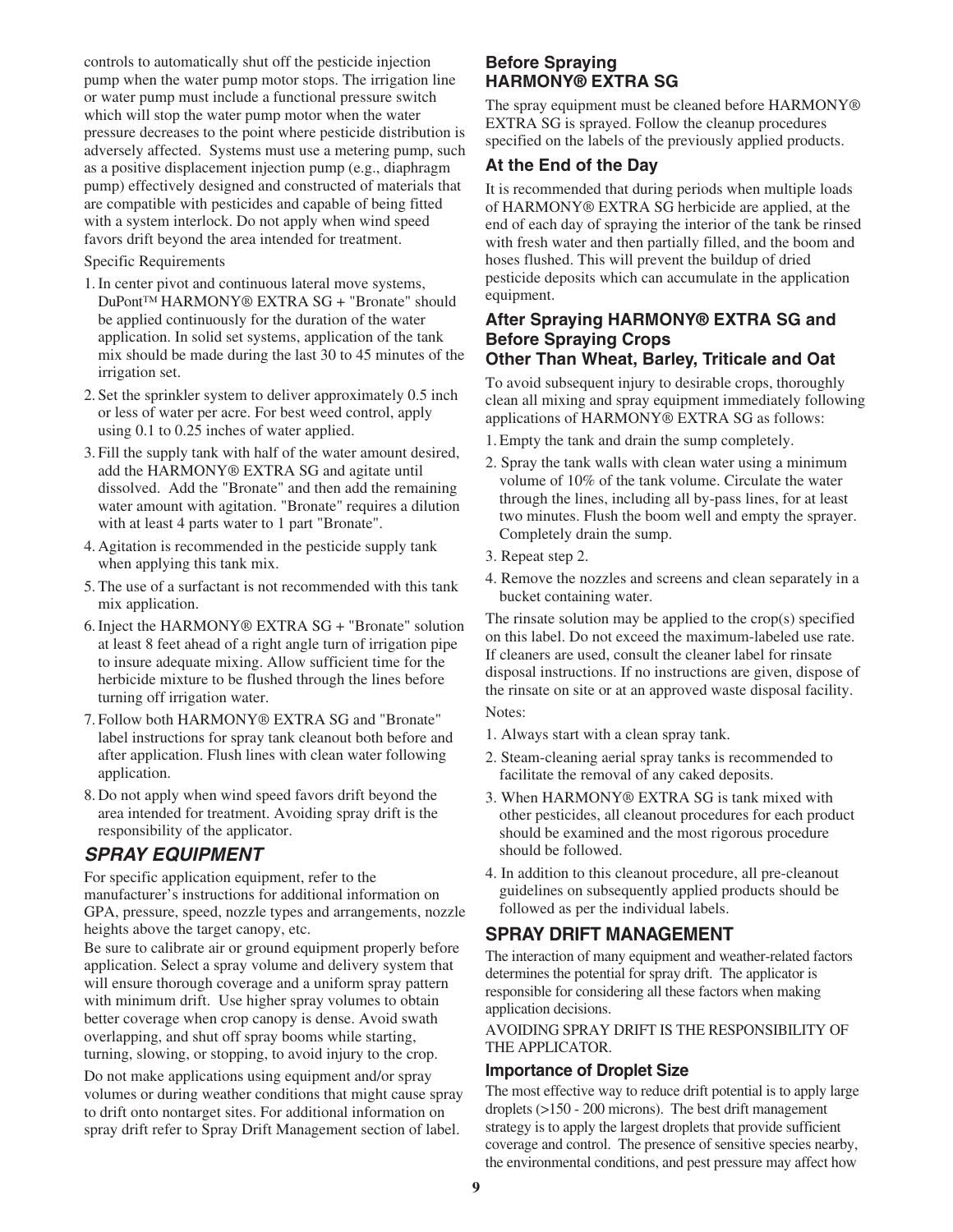an applicator balances drift control and coverage. APPLYING LARGER DROPLETS REDUCES DRIFT POTENTIAL, BUT WILL NOT PREVENT DRIFT IF APPLICATIONS ARE MADE IMPROPERLY OR UNDER UNFAVORABLE ENVIRONMENTAL CONDITIONS! See **Wind**, **Temperature and Humidity**, and **Temperature Inversions** sections of this label.

#### **Controlling Droplet Size - General Techniques**

- **Volume** Use high flow rate nozzles to apply the highest practical spray volume. Nozzles with higher rated flows produce larger droplets.
- **Pressure** Use the lower spray pressures recommended for the nozzle. Higher pressure reduces droplet size and does not improve canopy penetration. WHEN HIGHER FLOW RATES ARE NEEDED, USE A HIGHER-CAPACITY NOZZLE INSTEAD OF INCREASING PRESSURE.
- **Nozzle Type** Use a nozzle type that is designed for the intended application. With most nozzle types, narrower spray angles produce larger droplets. Consider using low-drift nozzles.

#### **Controlling Droplet Size - Aircraft**

- **Number of Nozzles**  Use the minimum number of nozzles with the highest flow rate that provide uniform coverage.
- **Nozzle Orientation** Orienting nozzles so that the spray is emitted backwards, parallel to the airstream will produce larger droplets than other orientations.
- **Nozzle Type** Solid stream nozzles (such as disc and core with swirl plate removed) oriented straight back produce larger droplets than other nozzle types.
- **Boom Length** The boom length should not exceed 3/4 of the wing or rotor length - longer booms increase drift potential.
- **Application Height** Application more than 10 ft above the canopy increases the potential for spray drift.

#### **Boom Height**

Setting the boom at the lowest referenced height (if specified) which provides uniform coverage reduces the exposure of droplets to evaporation and wind. For ground equipment, the boom should remain level with the crop and have minimal bounce.

#### **Wind**

Drift potential increases at wind speeds of less than 3 mph (due to inversion potential) or more than 10 mph. However, many factors, including droplet size and equipment type determine drift potential at any given wind speed. AVOID GUSTY AND WINDLESS CONDITIONS.

**Note:** Local terrain can influence wind patterns. Every applicator should be familiar with local wind patterns and how they affect spray drift.

#### **Temperature and Humidity**

When making applications in hot and dry conditions, set up equipment to produce larger droplets to reduce effects of evaporation.

#### **Temperature Inversions**

Drift potential is high during a temperature inversion. Temperature inversions restrict vertical air mixing, which causes small suspended droplets to remain close to the ground and move laterally in a concentrated cloud. Temperature inversions are characterized by increasing temperature with altitude and are common on nights with limited cloud cover and light to no wind. They begin to form as the sun sets and often continue into the morning. Their

presence can be indicated by ground fog; however, if fog is not present, inversions can also be identified by the movement of smoke from a ground source or an aircraft smoke generator. Smoke that layers and moves laterally in a concentrated cloud (under low wind conditions) indicates an inversion, while smoke that moves upward and rapidly dissipates indicates good vertical air mixing.

#### **Shielded Sprayers**

Shielding the boom or individual nozzles can reduce the effects of wind. However, it is the responsibility of the applicator to verify that the shields are preventing drift and not interfering with uniform deposition of the product.

#### **Air Assisted (air blast) Field Crop Sprayers**

Air assisted field crop sprayers carry droplets to the target via a downward directed air stream. Some may reduce the potential for drift, but if a sprayer is unsuitable for the application and/or set up improperly, high drift potential can result. It is the responsibility of the applicator to determine that a sprayer is suitable for the intended application, is configured properly, and that drift is not occurring.

**Note:** Air assisted field sprayers can affect product performance by affecting spray coverage and canopy penetration. Consult the spray equipment section of this label to determine if use of an air assist sprayer is recommended.

#### **IMPORTANT USE PRECAUTIONS AND RESTRICTIONS**

Injury to or loss of adjacent sensitive crops, desirable trees or vegetation may result from failure to observe the following:

- Do not apply, drain or flush equipment on or near desirable trees or other plants or on areas where their roots may extend, or in locations where the chemical may be washed or moved into contact with their roots.
- Do not use on lawns, walks, driveways, tennis courts, or similar areas. Prevent drift of spray to desirable plants.
- Take all necessary precautions to avoid all direct or indirect contact (such as spray drift) with non-target plants or areas.
- Carefully observe all sprayer cleanup instructions both prior to and after using this product, as spray tank residue may damage crops other than wheat, barley, triticale or oat.

DuPont™ HARMONY® EXTRA SG is only registered on wheat, barley, oat, triticale and fallow. Do not use on any other crop.

The total rate of HARMONY® EXTRA SG for wheat (including durum), barley and triticale cannot exceed 1.5 ounce product per acre applied to any one crop during one growing season.

The total rate of HARMONY® EXTRA SG for oat (spring and winter) cannot exceed 0.6 ounces product per acre applied to any one crop during one growing season.

Varieties of wheat (including durum), barley and triticale may differ in their response to various herbicides. DuPont recommends that you first consult your state experiment station, university, or extension agent as to sensitivity to any herbicide. If no information is available, limit the initial use to a small area.

Under certain conditions such as heavy rainfall, prolonged cold weather, or wide fluctuations in day/night temperatures prior to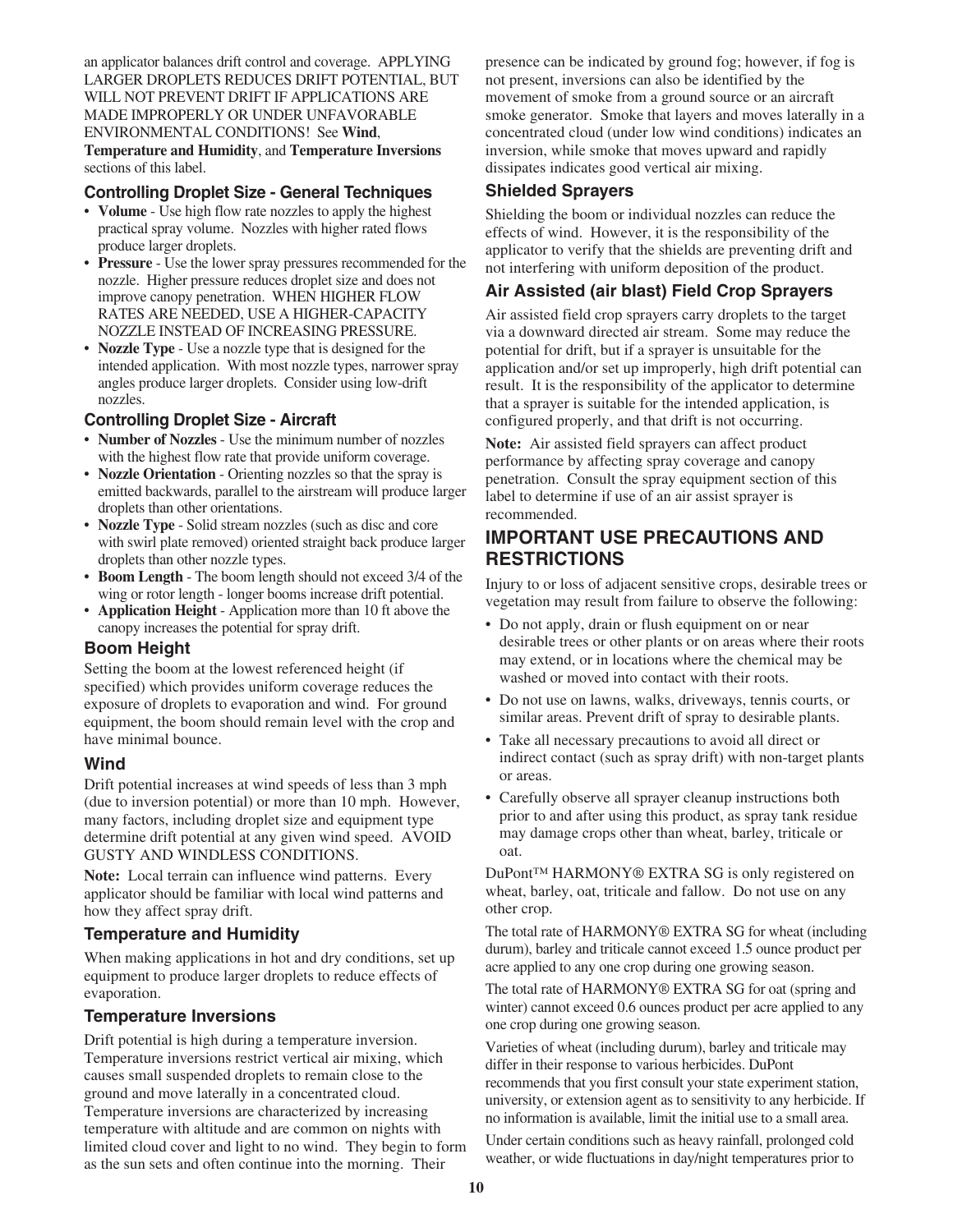or soon after DuPont™ HARMONY® EXTRA SG application, temporary discoloration and/or crop injury may occur. To reduce the potential of crop injury, tank mix HARMONY® EXTRA SG with 2,4-D (ester formulations perform best–see Tank Mixtures) and apply after the crop is in the tillering stage of growth.

HARMONY® EXTRA SG should not be applied to wheat, barley. triticale or oat that is stressed by severe weather conditions, drought, low fertility, water-saturated soil, disease, or insect damage, as crop injury may result. Risk of injury is greatest when crop is in the 2 to 5- leaf stage. Severe winter stress, drought, disease, or insect damage following application also may result in crop injury.

Do not apply to wheat, barley, triticale or oat crops underseeded with another crop.

Dry, dusty field conditions may result in reduced control in wheel track areas.

Do not harvest sooner than 45 days after the last application of HARMONY® EXTRA SG.

When using HARMONY® EXTRA SG in tank mixes or sequential applications with other products containing thifensulfuron-methyl and/or tribenuron-methyl, do not exceed the following limits.

| Use                        | Active<br>Ingredient      | Maximum oz<br>ai per Single<br>Application | Maximum oz<br>ai per Use<br>Period |
|----------------------------|---------------------------|--------------------------------------------|------------------------------------|
| wheat, barley<br>triticale | thifensulfuron-<br>methyl | 0.45                                       | 0.75                               |
|                            | tribenuron-<br>methyl     | 0.25                                       | 0.25                               |
| loat                       | thifensulfuron-<br>methyl | 0.3                                        | 0.3                                |
|                            | tribenuron-<br>methyl     | 0.1                                        | 0.1                                |
| fallow,<br>burndown,       | thifensulfuron-<br>methyl | 0.45                                       | 0.75                               |
| post<br>harvest            | tribenuron-<br>methyl     | 0.25                                       | 0.25                               |

## **STORAGE AND DISPOSAL**

Do not contaminate water, food or feed by storage or disposal.

**Pesticide Storage:** Store product in original container only. Do not contaminate water, other pesticides, fertilizer, food or feed in storage.

**Pesticide Disposal:** Wastes resulting from the use of this product must be disposed of on site or at an approved waste disposal facility.

**Container Handling: Refer to the Net Contents section of this product's labeling for the applicable "Nonrefillable Container" or "Refillable Container" designation.**

**Nonrefillable Plastic and Metal Containers (Capacity Equal to or Less Than 50 Pounds):** Nonrefillable container. Do not reuse or refill this container. Triple rinse container (or equivalent) promptly after emptying. Triple rinse as follows: Empty the remaining contents into application equipment or a mix tank. Fill the container 1/4 full with water and recap. Shake for 10 seconds. Pour rinsate into application equipment or a mix tank or store rinsate for later use or disposal. Drain for 10 seconds after the flow begins to drip. Repeat this procedure two more times. Then, for Plastic Containers, offer for recycling if available or puncture and dispose of in a sanitary landfill, or by incineration. Do not burn, unless allowed by state and local ordinances. For Metal Containers, offer for recycling if available or reconditioning if appropriate, or puncture and dispose of in a sanitary landfill, or by other procedures approved by state and local authorities.

**Nonrefillable Plastic and Metal Containers (Capacity Greater Than 50 Pounds):** Nonrefillable container. Do not reuse or refill this container. Triple rinse container (or equivalent) promptly after emptying. Triple rinse as follows: Empty the remaining contents into application equipment or a mix tank. Fill the container 1/4 full with water. Replace and tighten closures. Tip container on its side and roll it back and forth, ensuring at least one complete revolution, for 30 seconds. Stand the container on its end and tip it back and forth several times. Turn the container over onto its other end and tip it back and forth several times. Empty the rinsate into application equipment or a mix tank or store rinsate for later use or disposal. Repeat this procedure two more times. Then, for Plastic Containers, offer for recycling if available or puncture and dispose of in a sanitary landfill, or by incineration. Do not burn, unless allowed by state and local ordinances. For Metal Containers, offer for recycling if available or reconditioning if appropriate, or puncture and dispose of in a sanitary landfill, or by other procedures approved by state and local authorities.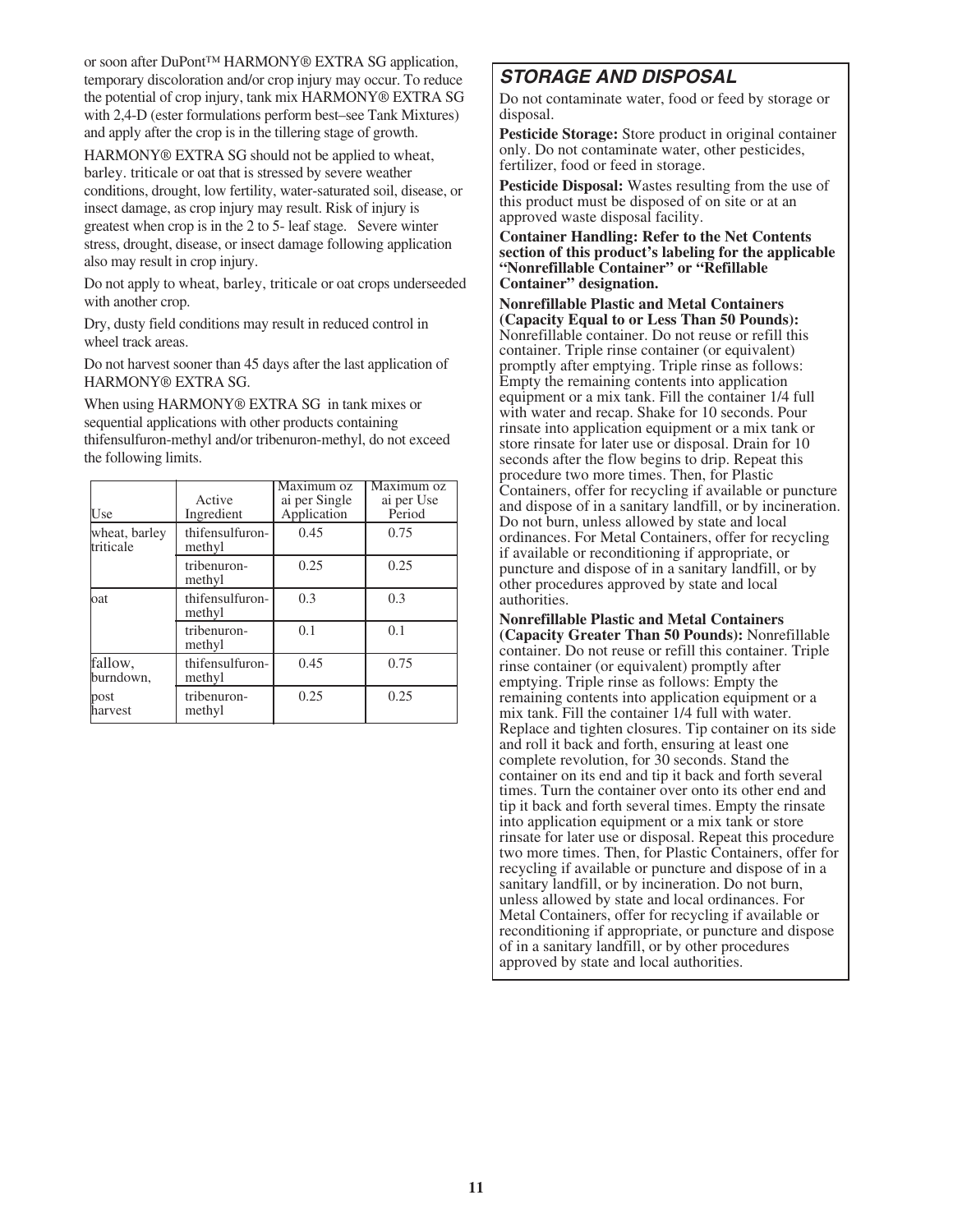**Nonrefillable Plastic and Metal Containers, e.g., Intermediate Bulk Containers [IBC] (Size or Shape Too Large to be Tipped, Rolled or Turned Upside Down):** Nonrefillable container. Do not reuse or refill this container. Clean container promptly after emptying the contents from this container into application equipment or mix tank and before final disposal using the following pressure rinsing procedure. Insert a lance fitted with a suitable tank cleaning nozzle into the container and ensure that the water spray thoroughly covers the top, bottom and all sides inside the container. The nozzle manufacturer generally provides instructions for the appropriate spray pressure, spray duration and/or spray volume. If the manufacturer's instructions are not available, pressure rinse the container for at least 60 seconds using a minimum pressure of 30 PSI with a minimum rinse volume of 10% of the container volume. Drain, pour or pump rinsate into application equipment or rinsate collection system. Repeat this pressure rinsing procedure two more times. Then, for Plastic Containers, offer for recycling if available or puncture and dispose of in a sanitary landfill, or by incineration. For Metal Containers, offer for recycling if available or reconditioning if appropriate, or puncture and dispose of in a sanitary landfill, or by other procedures approved by state and local authorities.

**Nonrefillable Paper or Plastic Bags, Fiber Sacks including Flexible Intermediate Bulk Containers (FIBC) or Fiber Drums With Liners:** Nonrefillable container. Do not reuse or refill this container. Completely empty paper or plastic bag, fiber sack or drum liner by shaking and tapping sides and bottom to loosen clinging particles. Empty residue into application or manufacturing equipment. Then offer for recycling if available or dispose of empty paper or plastic bag, fiber sack or fiber drum and liner in a sanitary landfill, or by incineration. Do not burn, unless allowed by state and local ordinances.

**Refillable Fiber Drums With Liners:** Refillable container (fiber drum only). Refilling Fiber Drum: Refill this fiber drum with DuPont<sup>™</sup> HARMONY<sup>®</sup> EXTRA SG herbicide (with TotalSol® soluble granules) containing thifensulfuron methyl and tribenuron methyl only. Do not reuse this fiber drum for any other purpose. Cleaning before refilling is the responsibility of the refiller. Completely empty liner by shaking and tapping sides and bottom to loosen clinging particles. Empty residue into application or manufacturing equipment. Disposing of Fiber Drum and/or Liner: Do not reuse this fiber drum for any other purpose other than refilling (see preceding). Cleaning the container (liner and/or fiber drum) before final disposal is the responsibility of the person disposing of the container. Offer the liner for recycling if available or dispose of liner in a sanitary landfill, or by incineration. Do not burn, unless allowed by state and local ordinances. If drum is contaminated and cannot be reused, dispose of it in the manner required for its liner. To clean the fiber drum before final disposal, completely empty the fiber drum by shaking and tapping sides and bottom to loosen clinging particles. Empty residue into application or manufacturing equipment. Then offer the fiber drum for recycling if available or dispose of in a sanitary landfill, or by incineration. Do not burn, unless allowed by state and local ordinances.

**All Other Refillable Containers:** Refillable container. Refilling Container: Refill this container with HARMONY® EXTRA SG herbicide (with TotalSol® soluble granules) containing thifensulfuron methyl and tribenuron methyl only. Do not reuse this container for any other purpose. Cleaning before refilling is the responsibility of the refiller. Prior to refilling, inspect carefully for damage such as cracks, punctures, abrasions, worn out threads and closure devices. If damage is found, do not use the container, contact DuPont at the number below for instructions. Check for leaks after refilling and before transporting. If leaks are found, do not reuse or transport container, contact DuPont at the number below for instructions. Disposing of Container: Do not reuse this container for any other purpose other than refilling (see preceding). Cleaning the container before final disposal is the responsibility of the person disposing of the container. To clean the container before final disposal, use the following pressure rinsing procedure. Insert a lance fitted with a suitable tank cleaning nozzle into the container and ensure that the water spray thoroughly covers the top, bottom and all sides inside the container. The nozzle manufacturer generally provides instructions for the appropriate spray pressure, spray duration and/or spray volume. If the manufacturer's instructions are not available, pressure rinse the container for at least 60 seconds using a minimum pressure of 30 PSI with a minimum rinse volume of 10% of the container volume. Drain, pour or pump rinsate into application equipment or rinsate collection system. Repeat this pressure rinsing procedure two more times. Then, for Plastic Containers, offer for recycling if available or puncture and dispose of in a sanitary landfill, or by incineration. Do not burn, unless allowed by state and local ordinances. For Metal Containers, offer for recycling if available or reconditioning if appropriate, or puncture and dispose of in a sanitary landfill, or by other procedures approved by state and local authorities.

**Outer Foil Pouches of Water Soluble Packets (WSP):** Nonrefillable container. Do not reuse or refill this container. Offer for recycling if available or, dispose of the empty outer foil pouch in the trash as long as WSP is unbroken. If the outer pouch contacts the formulated product in any way, the pouch must be triple rinsed with clean water. Add the rinsate to the spray tank and dispose of the outer pouch as described previously.

Do not transport if this container is damaged or leaking. If the container is damaged, leaking or obsolete, or in the event of a major spill, fire or other emergency, contact DuPont at 1-800-441-3637, day or night.

**NOTICE TO BUYER:** Purchase of this material does not confer any rights under patents of countries outside of the United States.

The DuPont Oval Logo, DuPont™, HARMONY®, ALLY®, EXPRESS® and TOTALSOL® are trademarks or registered trademarks of E. I. duPont de Nemours and Company